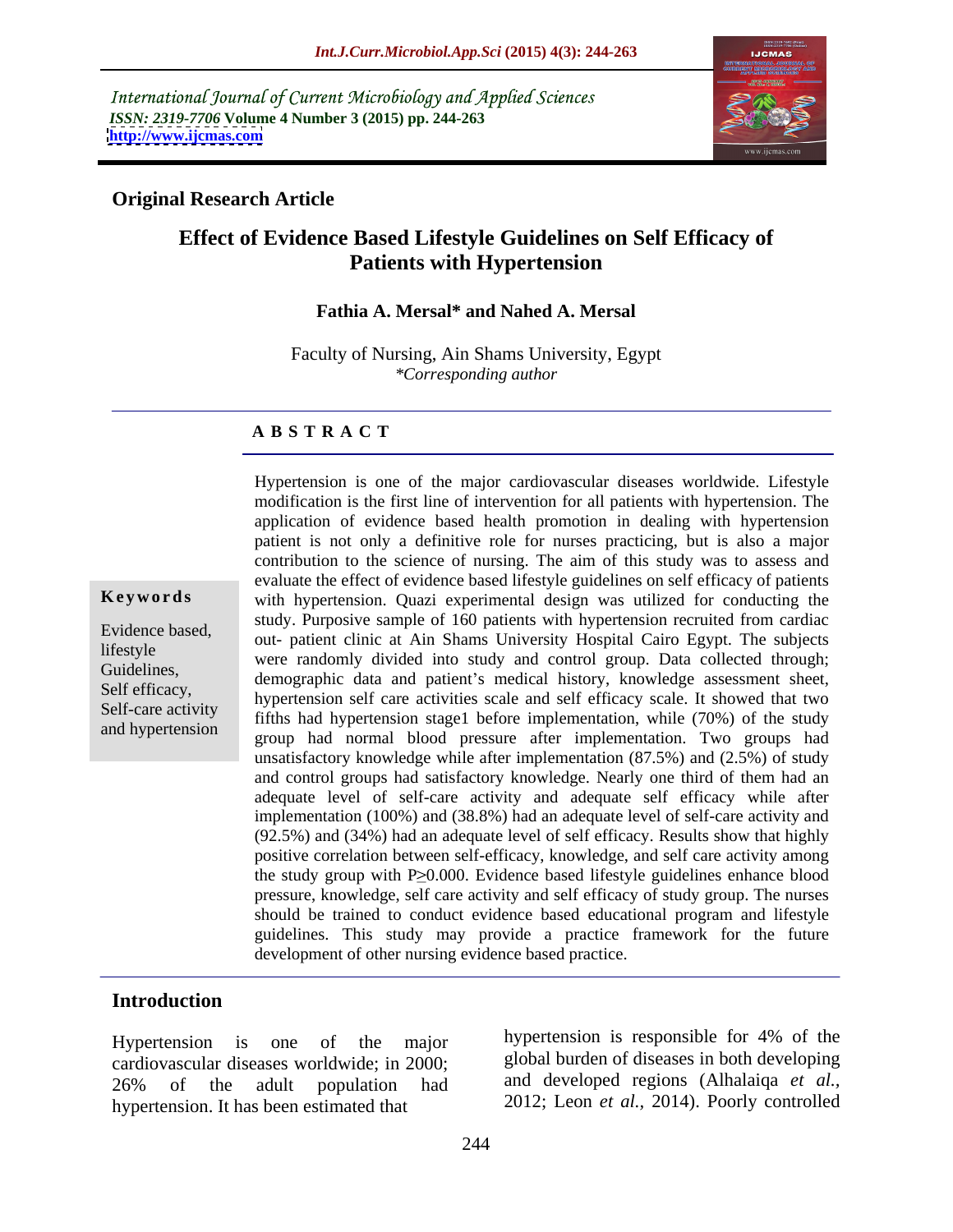hypertension (HTN) is a significant public al., 2009). In addition, a diet rich in fruit, health concern all over the world, in term of vegetables, and low-fat dairy products morbidity, mortality, and economic burden (Ogedegbe *et al.,* 2013). It is the leading and proved to lower BP (Onwukwe and Omole, most important modifiable risk factor for 2012). heart diseases, stroke, renal diseases and

National hypertension Project (NHP) in the to nurse practitioner practice. The primary 90s showed that hypertension is common advantages of EBP include improved quality among Egyptians. Hypertension is affecting of care through patient-centered care, the more than 26% of adult Egyptians and more autilization of patient resources, provider than 50% of individuals older than 60 years resources and experiences, current research suffered from hypertension (Ibrahim and Albertino, 2012). If the same prevalence Knebel, 2003) rates do not change, it is predicted that with an Egyptian population of more than The NICE guidelines for the treatment of 80 million, there will be approximately patients with hypertension recognize the 15 million with hypertension and about importance of self-management aimed at 7 million will be in need of lifelong drug lifestyle modifications as an adjunct therapy treatment and regular follow-up. The problem is complicated by the low Egyptians aware of having high blood

The goal of hypertension treatment is to first line of intervention for all patients with improving hypertension control in hypertension, but pharmacological is the individuals or population level. The reduce the high blood pressure and prevent renal morbidity and mortality (Lemone and efficacy and implement suitable Burke, 2008). interventions (Hu and Arao*,* 2013).

Lifestyle modifications that effectively lower blood pressure (BP) include weight<br>loss, reduced sodium intake, smoking compliance (Bosworth et al. 2008; Dolor et

reduced in total and saturated fat, has also 2012).

retinopathy (Bani, 2011). EBP (Evidence Based practice) is now considered a standard of care and essential and scientific information (Greiner and Knebel, 2003)

that effectively lowers blood pressure.

awareness rates, only 38% of hypertensive pressure (Ibrahim, 2013). recognized as an essential prerequisite of prevent death and complications by between self-efficacy and chronic diseases achieving and maintaining the blood as hypertension, diabetes, and arthritis. pressure at 140/90 mm hg or lower (Lambert Measuring the self-efficacy in patients with *et al.,* 2006).Lifestyle modification is the hypertension is an important step towards cornerstone for the disease treatment to information gained from measurement of complications such as cardiovascular and health professionals to identify low self- Self-efficacy is widely used as psychological concept that has effective care of chronic disease. Several studies have underlined the association improving hypertension control in individuals or population level. The self-efficacy can help physicians or public efficacy and implement suitable

loss, reduced sodium intake, smoking behavior change the individual will need to cessation, weight control, engagement in integrate these skills into everyday life to regular exercise, restrictions of alcohol, improve their sense of self-efficacy or stress management and medication confidence in their ability to perform their Teaching self-care skills associated with control of BP is not enough to bring about self-care behaviors (Curtin et al., 2008).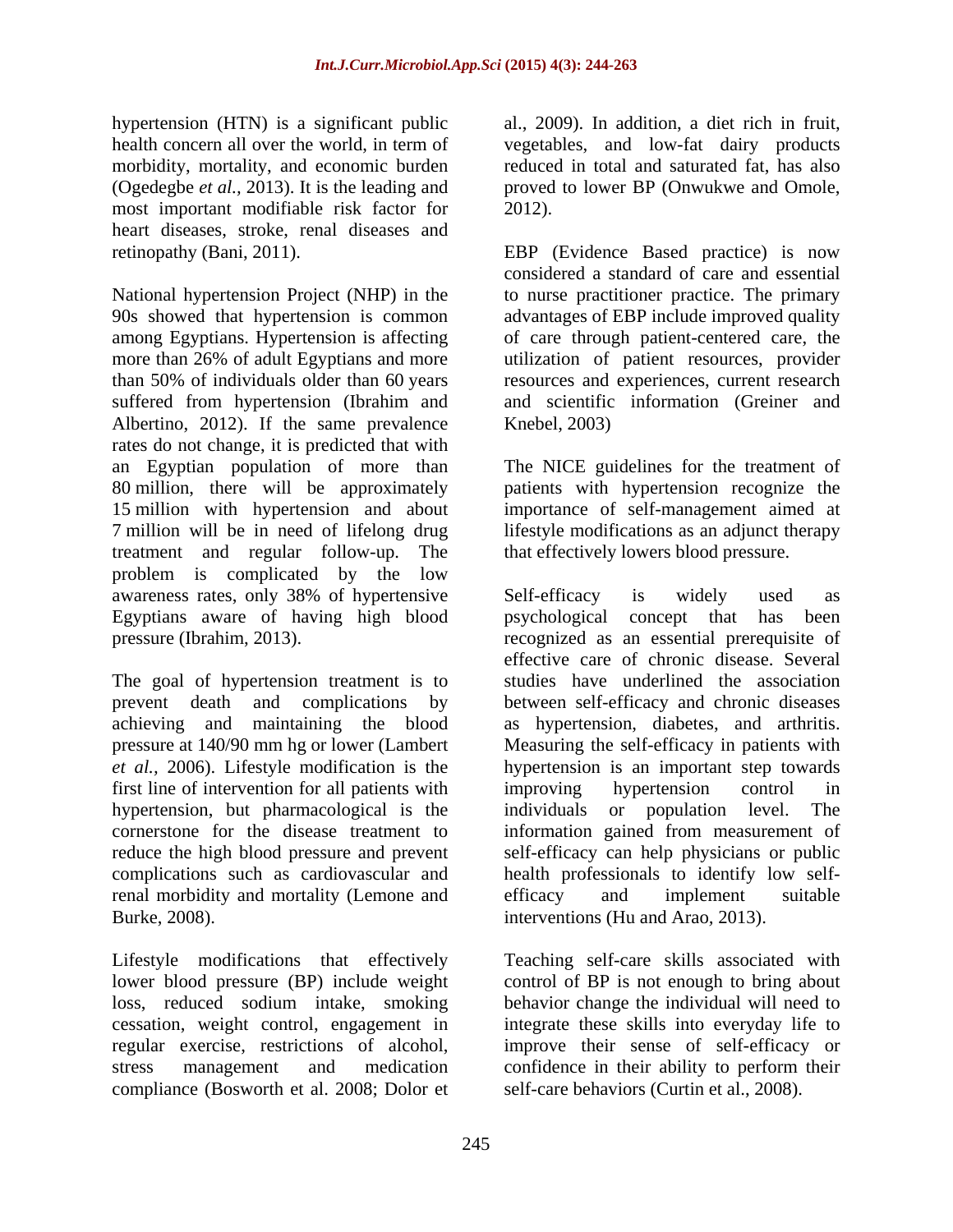The lifestyle approach is particularly an important behavioral strategy for self management of hypertension (Bosworth et al. 2005, 2008, Xue et al. 2008). One of the interventions with lifestyle modifications

Hypertensive patients who received the tailored lifestyle intervention  $(n = 294)$  had a significant decrease in blood pressure from

Self-management education increased self- pressure, preventing complications and care knowledge about hypertension, adhering to pharmacological and non compliance with healthcare appointments bharmacological treatments, such as and self-care behaviors, decreased physical exercise, healthy diet, smoking healthcare use and improved adherence to cessation, moderating drinking habits and medication and exercise in nursing home residents or community-dwelling older adults with hypertension (Xue et al. 2008). Additionally, the centered self-care

Healthcare providers can assist patients in control of their illness by helping them and their families: acquire knowledge and skills necessary to engage in self-care; develop The aim of this study was to assess and self-efficacy and social support to assist in evaluate the effect of evidence based resolving identified barriers; and, increase motivation to perform self-care patients with hypertension. (Rujiwatthanakorn *et al.,* 2011).

Nurses should be aware of the symptoms

prevent or control hypertension, as well as provide the necessary health education necessary to influence an individual's perception of health (Breen, 2008).

## **Significance of the study**

was designed to improve self-management Evidence-based nursing practice (EBN) has for hypertensive care through educational been the gold standard for nursing care and behavioral modules that included delivery. It is defined as the integration of medication adherence, restrictions in dietary the best possible research. The application sodium and alcohol intake, weight control, of evidence based health promotion in stress reduction and smoking cessation. dealing with hypertension patient is not only a definitive role for nurses practicing, but is also a major contribution to the science of nursing (Hong, 2010).

 $40-54\%$  over a 24-month study period ( $p =$  The health education topics that nurses 0.03) (Bosworth et al., 2005). should address to hypertension patients include instructions for checking blood pharmacological treatments, such as reducing stress.

> Additionally, the centered self-care approach encourages behavior changes both during and after the education process (Guedes *et al.,* 2012).

lifestyle guidelines on self efficacy of patients with hypertension.

## **Hypothesis**

and treatment of hypertension so that they It was hypothesized that the patients with can offer holistic, evidenced based care for hypertension who will be exposed to hypertensive patients. evidence based lifestyle guidelines (study Through the emphasis of health promotion care activities and self efficacy compared to behaviors, such as lifestyle modification, the patients in the control group who will nurses can assist patients in measures to not be exposed to evidence based lifestyle group) will have improved knowledge, self guidelines.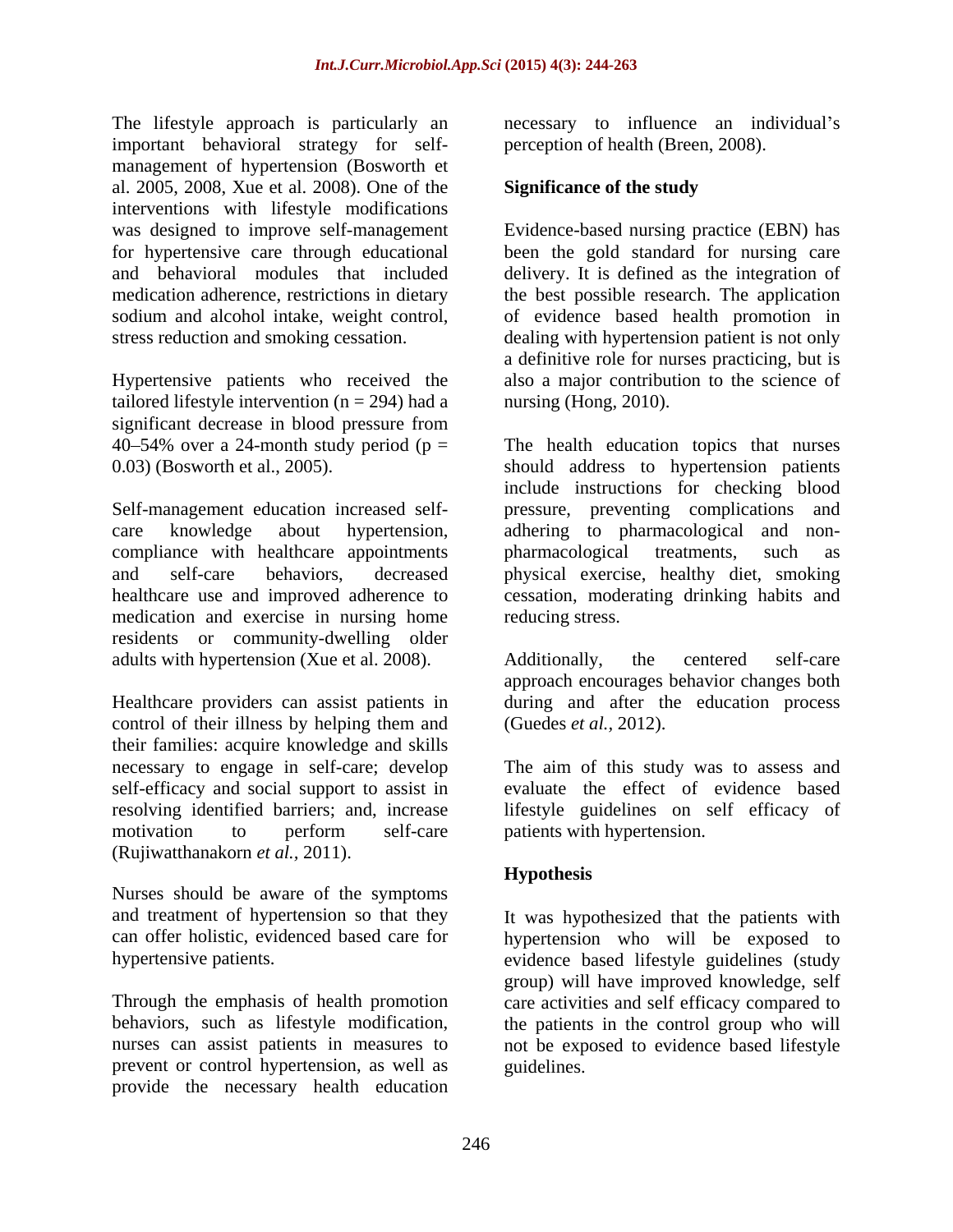A quasi experimental study design was Tool 1: utilized to accomplish this study.

The study was conducted in cardiac out- It was developed by the researchers in patient clinic at Ain Shams University Hospital Cairo Egypt which provides secondary and tertiary level service to individuals with hypertension. such as age, sex, marital status, level of

A purposive sample of patients diagnosed of hypertension, body mass index, duration with hypertension  $(BP \ge 140/90)$ . All patients were selected from those attending smoking status.... etc. outpatient clinics for routine follow up. Power analysis was conducted estimating Tool11: the sample size needed for the present study. To achieve 80 % power with a medium effect and an alpha of 0.05 a minimum of 150 participants was projected. We invite It was developed by the researchers in 169 patients who agreed to participate, 160 completed the questionnaires. So the study and it was consists of 17 items about comprised 160 adult patients, of age hypertension, such as: definition, causes, between 18 to 80 years of either sex. factors symptoms, complications, normal Patients were recruited after full history range and management activities as diet, taking, physical examination and complete investigations. The subjects were randomly divided into two equal groups; the first was study group, comprised of 80 patients and they received the NICE lifestyle guidelines Scoring systems regarding control blood pressure. The second was control group, comprised of 80

data for this study. They developed by researcher in English language based on

**Subject and Methods** resent literatures then translated into Arabic **Research design Exercise 2.1 Second Back translation were done.** language. Validity and reliability were done. Back translation were done.

## **Tool 1:**

### **Setting Cuestionnaire** and the setting of the setting of the setting of the set of the set of the set of the set of the set of the set of the set of the set of the set of the set of the set of the set of the set of the se **Self Administered Structured Questionnaire**

Arabic language, it contains two parts:

**Subjects** monthly income ...etc. A) Demographic characteristics of patients education, working status, residence, and monthly income ...etc.

B) Patient's medical history including stage of disease, associated chronic disease and smoking status.... etc.

## **Tool11:**

## **Patient's knowledge assessment sheet**

Arabic language based on recent literature exercise, self-monitoring, medication, relaxation, follow up and smoking cessation. Each item had sub items

## **Scoring systems**

second was control group, comprised of 80 The total score of knowledge was 50 patients and exposed to routine outpatient degrees. The score one was given for each care only. correct answer and zero for incorrect **Tools for data collection** percent score. The total knowledge was Three different tools were used to collect was 60% or more and unsatisfactory if less answer. These scores were converted into a considered satisfactory if the percent score than 60%. Reliability test were done whereas Cronbach's Alpha equal 0.702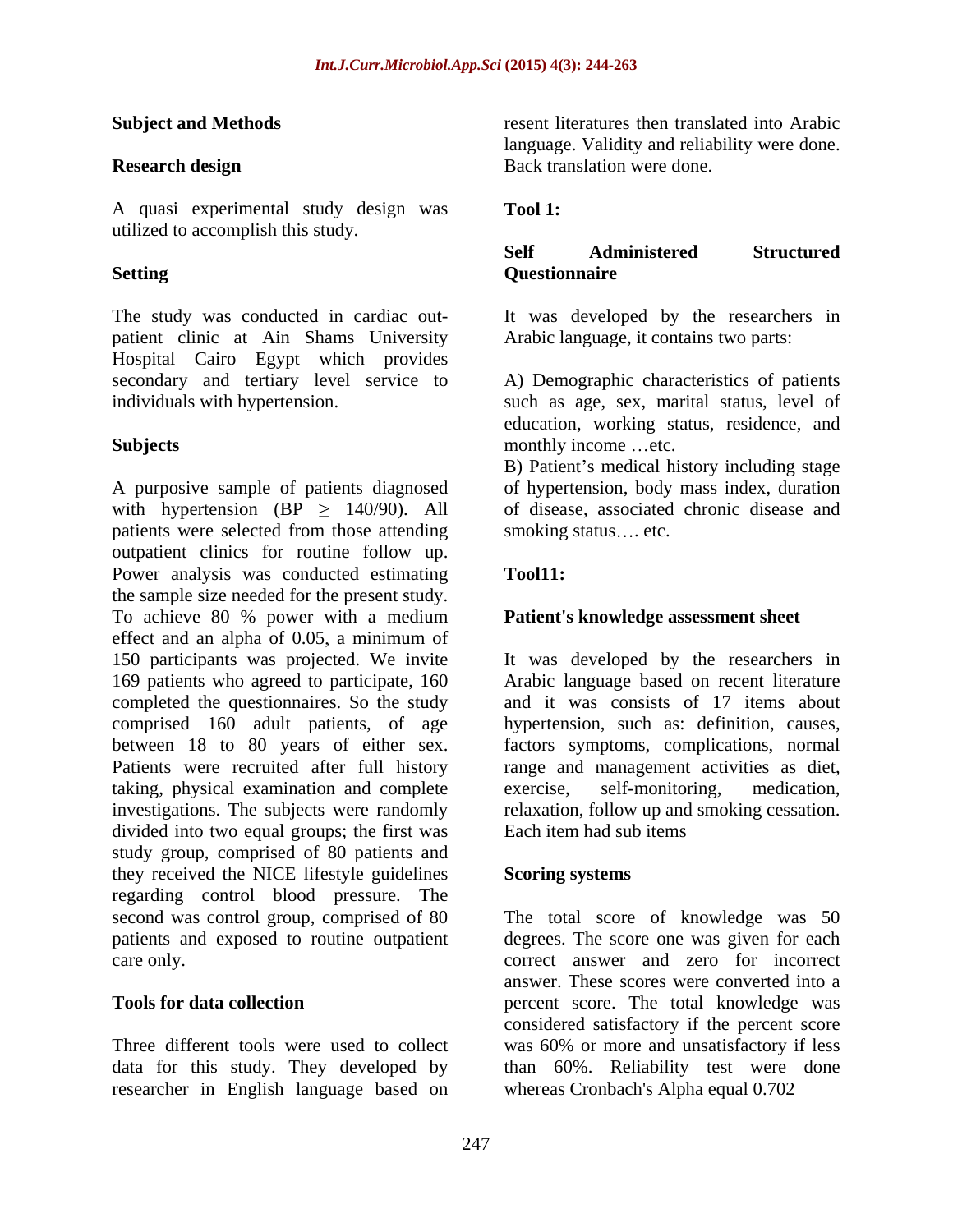The scale was developed by the researchers based on literature review. The scale consists of 22 items to assess four aspects of activities for hypertension such as diet, exercise, medication, smoking cession, relaxation technique, self-monitoring and follow up. The questions used the 5-point Likert scale from strongly agree to strongly<br>implementation and evaluation. Data disagree Reliability test were done whereas Cronbach's Alpha equal 0.808

### **Scoring systems** to December 2015.

The scoring of Self Care Activities was for patients with hypertension were 110 consecutive phases: assessment, planning,<br>degrees These scores were converted into a implementation and evaluation. Data degrees. These scores were converted into a percent score. The total Self Care Activities for patients with hypertension was guidelines implementation from April 2013 considered adequate if the percent score was 60% or more and inadequate if less than

The scale was developed by the researchers based on literature review. The scale style guidelines (2011) by the consists of 11 items to assess self-efficacy for patients with hypertension such as diet, medication, measurement and follow up. Reliability test were done whereas nursing departments faculty of nursing Cronbach's Alpha equal 0.65 Ain Shams University for the content

The scoring of Self efficacy was more than 3to7 days were considered adequate. While less than3were considered inadequate. 8a.m to 2p.m. lectures, group

The pilot study was conducted on 10 patients to test the clarity, feasibility and

**Tool 111:** Tool **111: applicability** of the determent tools. Based **Hypertension Self Care Activities Scale** and omissions of some details were done on the result of the pilot study, modifications and then the final forms were developed. The patients who included in the pilot study were excluded from the study sample.

### **Procedures of the study**

This study was conducted through four consecutive phases: assessment, planning, implementation and evaluation. Data collection was done pre- and post guidelines implementation from April 2013 to December 2013.

This study was conducted through four consecutive phases: assessment, planning, implementation and evaluation. Data collection was done pre- and post to December 2013.

- 60%. Assessment phase: This phase aimed **Tool IV:** characteristics, patients' knowledge, Self-Efficacy Scale **Self-Efficacy** Scale **the study and control groups**. to assess the studied patients' self care activities and self efficacy of
	- Planning phase: guidelines content were prepared based on NICE life style guidelines  $(2011)$  by researchers. Guidelines were revised by a group of six expertises in medical surgical nursing and community health validity. Modifications were done.
- **Scoring systems** Implementation phase: Assessment **Pilot study** instructional media was used; it sheets were filled out by the researchers who were available 2 days per week in the study setting from 8a.m to 2p.m. lectures, group discussion and demonstration. An included the guidelines handout and audiovisual materials.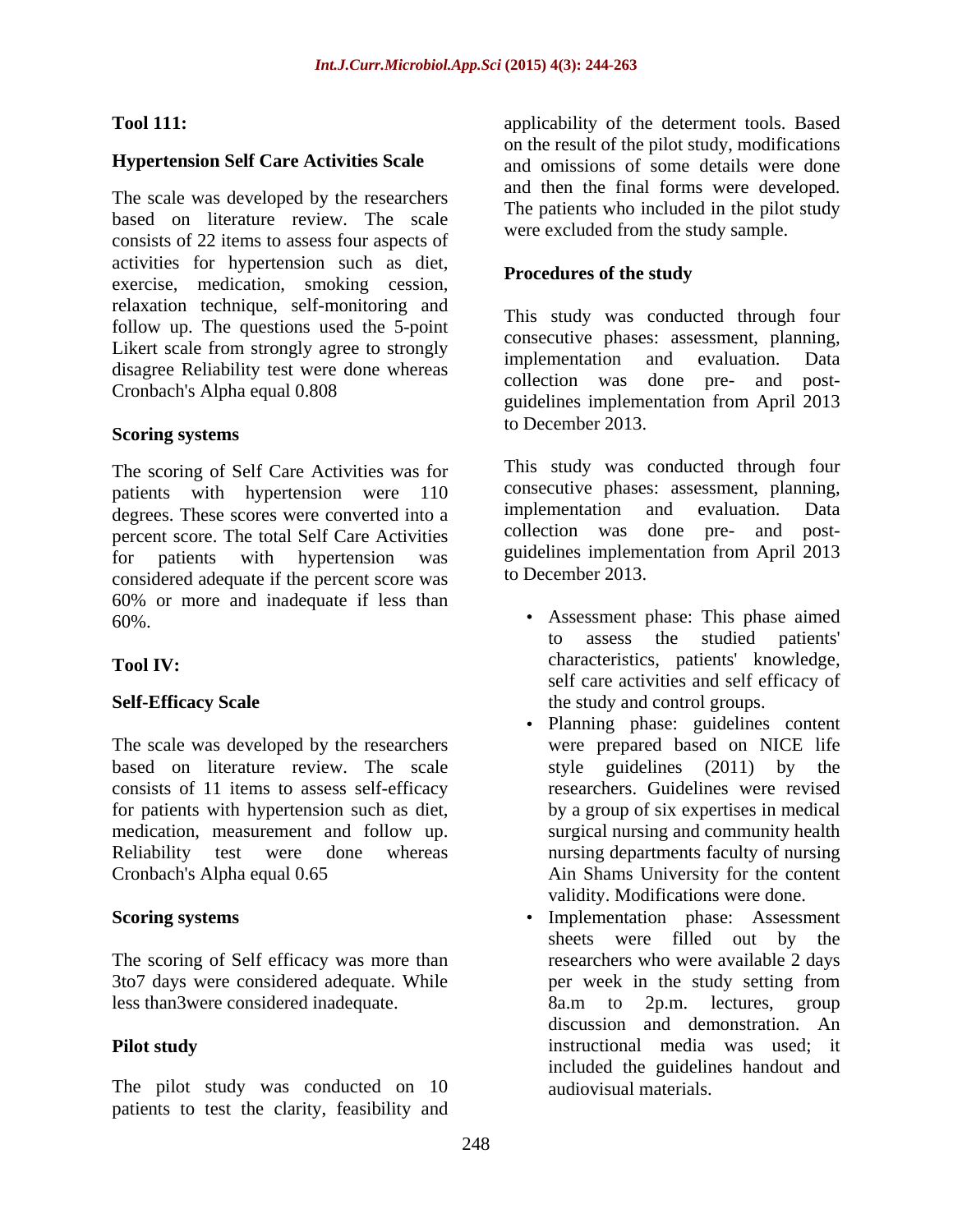- 
- Administrative design and ethical

An official permission was obtained from the Director of Ain Shams University characteristics. Regarding clinical data of Hospital and the heads of the departments in two groups, this table shows that 13.8% and which the study was conducted. The aim of 17.5% of them were smokers, 40% and 35% the research was explained to the of them had type 2 diabetes, only 18.8% and participants. Verbal consent was obtained 17.5% of them had health insurance, nearly from each patient to participate in the study, two fifths (42.5% and 43.8%, respectively) after clarifying the procedures of the study.  $\qquad \qquad$  of them had hypertension from more than Participants were informed about their right ten years with mean of duration (7.93 $\pm$ 3.16) to refuse participation and to withdraw at and (7.90±3.32) for the study and control any time without any consequences. groups respectively. There was no statistical

### **Statistical design**

(SPSS) program version 17. Data were nearly two fifths (45% and 48.8%) had Appropriate statistical methods were applied implementation 70% and 7.5% had normal (percentage, chi-square  $(X^2)$ , correlation coefficient (r), T- test. Regarding P value, it was considered that: non-significant (NS) if Significant (HS) if P< 0.01. The groups it shows that nearly one third 32.5%

means and standard deviation of the study and control groups respectively**.**

• Evaluation phase: the evaluation phase It shows that nearly two thirds (67% and was emphasized on estimating the 63%) respectively were females, nearly one effect of NICE life style guidelines third (35% and 31.2%) respectively had (2011) on patients' knowledge, self secondary education, also nearly two thirds care activities and self efficacy of the (65% and 61.2%) were work and married, study group. The post test was (65%) and (71.2%) had family members conducted for study and control from (3 to 6) members, nearly two thirds groups after 3months of (63.7% and 61.2%) had monthly income less implementation phase. than one thousand and one thousand with consideration: in the study and control groups respectively Confidentiality of data was ensured. significant difference between two groups It shows that nearly two thirds (67% and mean of 1352.62±705.57 and 1350±705.08 with no statistically significant difference between two groups regarding demographic two groups, this table shows that 13.8% and 17.5% of them were smokers, 40% and 35% of them had type 2 diabetes, only 18.8% and regarding clinical data.

The quantitative data was analyzed using two groups before implementation of NICE Statistical Package for Social Sciences lifestyle guidelines, table 2 shows that presented in the tables and charts using hypertension stage 1 with no statistically actual numbers and percentages. significant difference, while after <sup>2</sup>), correlation  $\overrightarrow{Bp}$  in the study and control groups P > 0.05, Significant (S) if P < 0.05, Highly addition, regarding body mass index of two Regarding demographic characteristics, implementation 27.5% and 30 % had obesity table 1 shows that nearly two fifths (40% class 1 in the study and control groups and 41.3%) respectively of the study and respectively with slightly decrease in all control groups aged 60 years and more, level of BMI for study group with no<br>(49.75±13.21) and (51.97±13.61) were statistical significant difference between Regarding Blood pressure measurement of nearly two fifths (45% and 48.8%) had significant difference, while after implementation 70% and 7.5% had normal respectively with highly statistically significant difference between them. In groups it shows that nearly one third 32.5% and 38.8% had obesity class 1. While after level of BMI for study group with no statistical significant difference between them.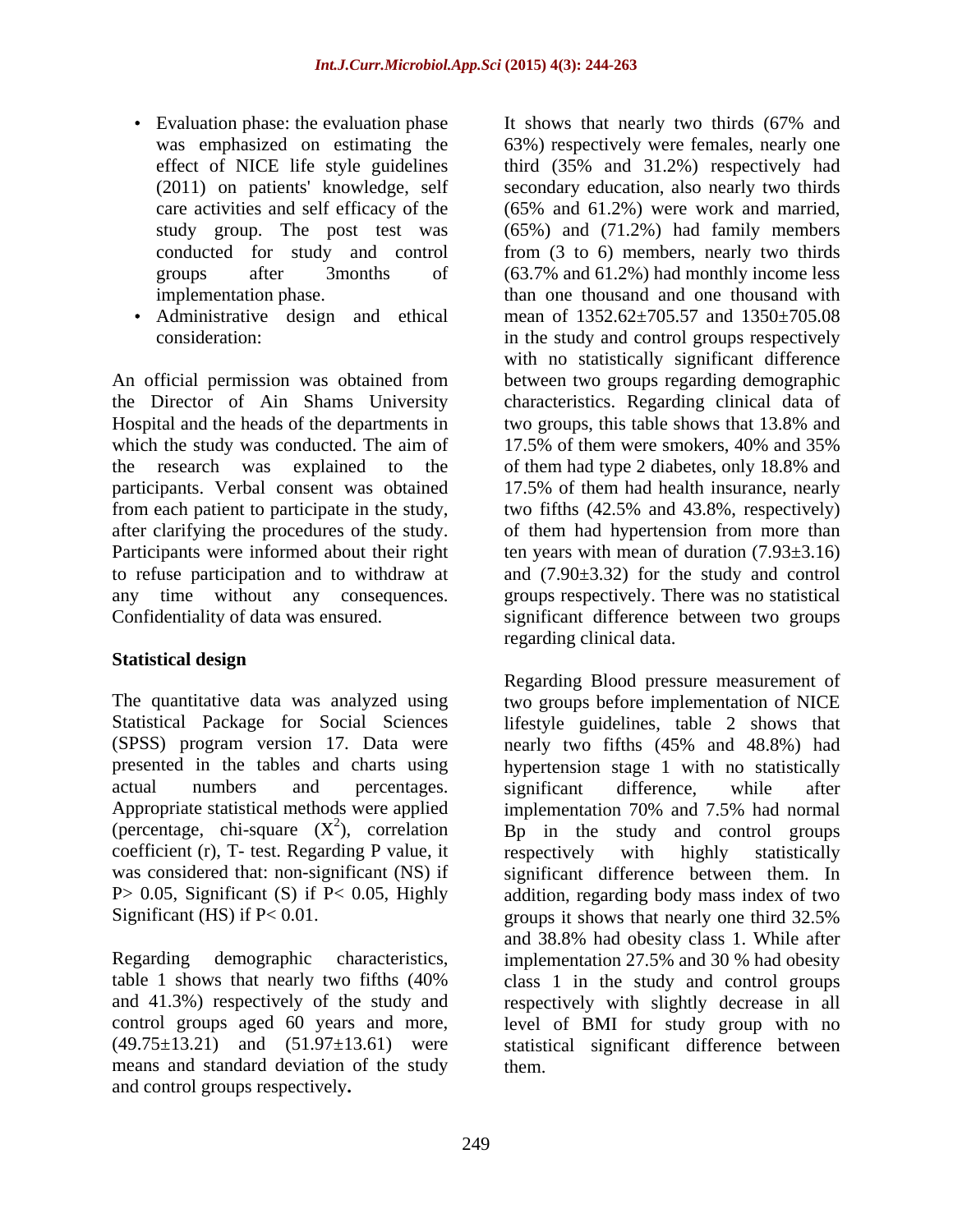Regarding Mean of systolic, diastolic and in the control group before and after body mass index of two groups before implementation of NICE lifestyle guidelines mmHg were means of systolic blood study and control groups before pressure while after implementation of 141.3 implementation of NICE lifestyle 95.6 mmHg were means of diastolic blood self-care activity with mean score pressure of study and control group

Regarding hypertension' knowledge of study and control groups before implementation of NICE lifestyle guidelines, table 3 shows that no one of two groups had satisfactory total knowledge with no statistical significant difference, while after implementation of 87.5% and 2.5 of study and control groups knowledge with high statistical significant difference between them. Moreover, this table shows that before implementation the lowest level of knowledge in the two groups while the highest level of satisfactory knowledge among them was regarding the

Regarding mean of satisfactory knowledge guidelines, figure 2 shows that 8.25 and 31.2 were means of satisfactory knowledge in the respectively with no statistical significant<br>study organ hefore and after difference between them. Regarding implementation, respectively. While 8.4 and 10.3 were means of satisfactory knowledge

implementation respectively.

figure 1 shows that 158.3 mmHg and 158.6 Regarding self-care activity assessment of mmHg and 157.4 mmHg were means of guidelines, table 4 shows that nearly one systolic blood pressure of study and control third (31.2% and 32.5%) had an adequate group respectively. Furthermore, before level of total self-care activity with no implementation 95.6 mmHg and 96 mmHg statistical significant difference between were means of diastolic blood pressure them. While after implementation, 100% while after implementation, 83.7 mmHg and and 38.8% had an adequate level of total respectively. Additionally this figure shows control groups respectively with highly that 30.9 and 29.6 were means of body mass statistically significant difference between index before implementation while after them. Additionally, this table shows that implementation 30.7 and 29.6 were body before implementation, the lowest level of mass index of study and control group self-care activity was regarding self-care respectively. activity of exercises 1.2% and 3.8% while study and control groups before implementation of NICE lifestyle self-care activity with mean score 86.66±7.88 and 63.88±9.42 in study and the highest level of self-care activities was regarding self-care activity of medication 37.5% and 35% in study and control groups respectively with no statistical significant difference between them.

respectively had satisfactory total NICE lifestyle guidelines, table 5 shows that was regarding the effect of smoking 17.5% had an adequate level of total self efficacy normal range (33.8%). respectively. Moreover, this table shows that of two groups before and after and (3.8%) while the highest level was implementation of NICE lifestyle regarding medication self efficacy (32.5%) study group before and after difference between them. Regarding Regarding self efficacy assessment of study and control groups before implementation of 31.2% and 32.5% had an adequate level of total self efficacy with no statistical significant difference between them. While after implementation, (92.5%) and (34%) had an adequate level of total self efficacy with high statistical significant difference between them in study and control groups the lowest level of self efficacy was regarding measuring Bp self efficacy (0%) and (22.5%) in study and control groups respectively with no statistical significant difference between them. Regarding correlation between self-efficacy of the study and control group regarding study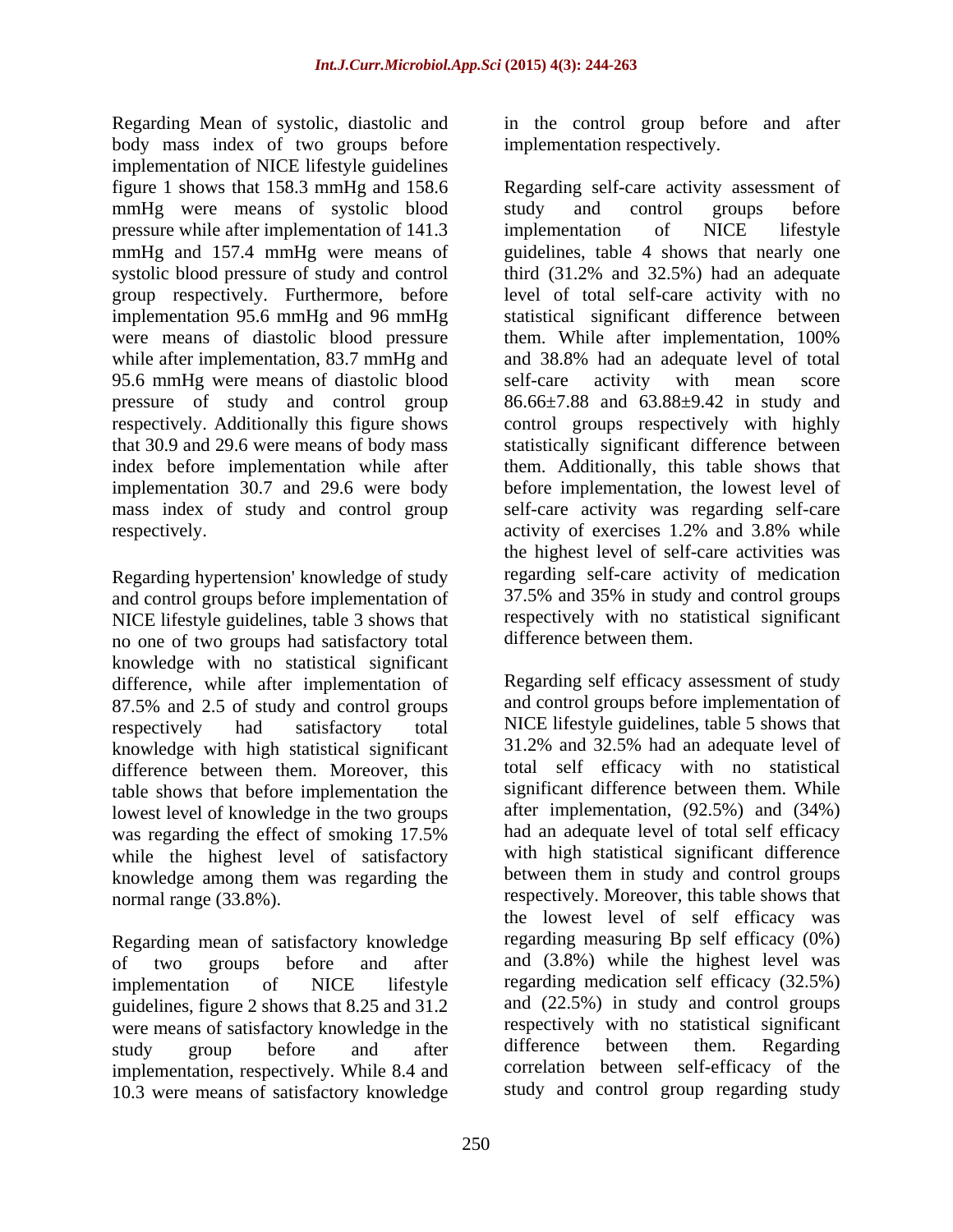variables after implementation of NICE lifestyle guidelines, table 6 shows that mellitus and heart disease were found along highly positive correlation between self- with hypertension in the majority of efficacy, health insurance, working status, patients. Mandal added that previous studies education, marital status, sex, total have found a higher prevalence of knowledge, and SCA of diet, exercise, hypertension in diabetic patients than in smoking, medication, follow up, and total non-diabetic patients. Its prevalence was 1.5 SCA among the study group with P=0.000. to 2 times higher in diabetics than in non-In addition this table shows that highly diabetics. positive correlation between self-efficacy, and self care of exercise and diet among the The findings of this study found that there control group. The control group. The control group. The control group. The control group.

The primary goal of treatment of the and control groups respectively with slightly hypertensive patient is to prevent death and decrease in all level of BMI for study group complications by achieving and maintaining with no statistical significant difference the blood pressure at 140\90 mm hg or lower between them. This may be due to the (Lambert *et al.,* 2006). Lifestyle change in body weight would be expected modification is the first line of intervention on a long-term basis, and not within the two for all patients with hypertension, but to three-month follow-up period of the pharmacological is the cornerstone for the disease treatment to reduce the high blood pressure and prevent complications such as Obesity and overweight are important risk cardiovascular and renal morbidity and factors contributing to the development of mortality (Lemone and Burke, 2008). hypertension. A high number of

The risk of having hypertension increases with age (Winter *et al.,* 2013). This is supported with the findings of the present study were nearly two-fifths of the study and control groups aged 60 years and more. This is may be due to the age-related changes in arterial stiffness and decreased elasticity. The same findings were confirmed in other studies carried out in Egypt by Al-Wehedy *et al.* (2014) and Dawood (2012). Additionally, Wright et al. (2011) in USA, who investigated the prevalence of hypertension by age group and gender, found that a high prevalence of hypertension

The present study showed that more than one third of study and control groups had type 2 diabetes. In accordance to Mandal,

2009 co-morbidities such as, diabetes diabetics.

**Result and Discussion participants**, after implementation (27.5%) were more overweight and obese participants than underweight and normal and (30 %) had obesity class 1 in the study present study.

> hypertension. A high number of hypertensive patients were found to be overweight or obese. Reduction of weight is a very effective measure in controlling blood pressure (Mandal, 2009). Also Flegal *et al.* (2010) confirmed that obesity and high fat diets are both widely known as risk factors for hypertension.

among older adults.<br>
hypertension which sustained multiple The main finding of present study was the success of implementation of NICE lifestyle guidelines in control BP. This finding was in accordance with Elmer et al. 2006 who founded that after implementation of lifestyle modification over 18 months, persons with pre-hypertension and stage one lifestyle modifications improved control of blood pressure and could reduce the risk for chronic disease.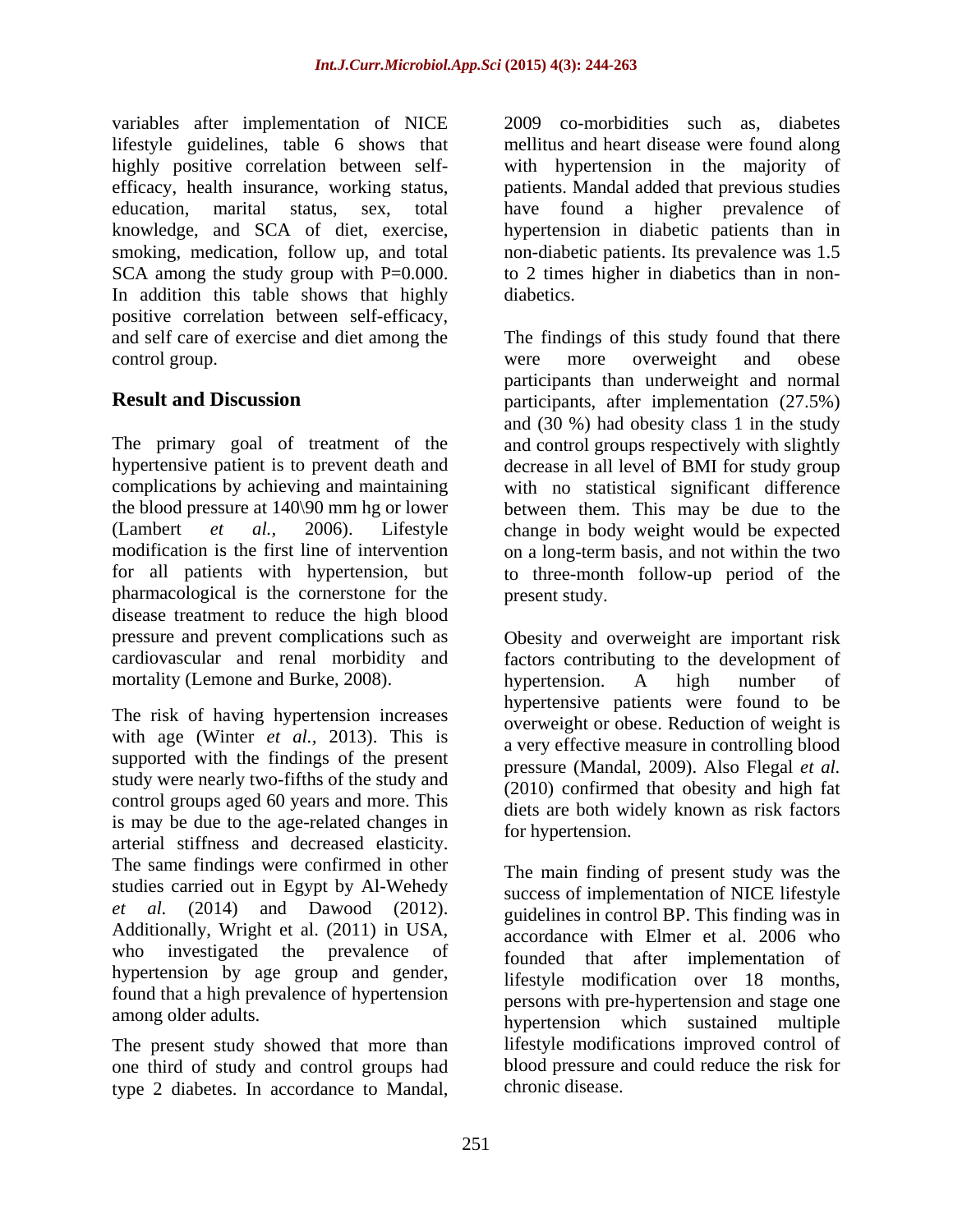In addition, Dusek *et al.* (2008) founded that level while a good proportion of the patients participants in the relaxation response group self-reported that they had adopted the reduced their Systolic BP by an average of 10.2 mm Hg and those in the lifestyle of the implications on their hypertensive modification group had similar results with a decrease of 9.4mm Hg. The diastolic BP for both groups reduced modestly by 1.6 and <br>In accordance to Kanchana and 2.6 for the RR group and the control group, Nagarathnamma (2009) who emphasized respectively. Both groups lost a minimal that, a structured teaching program on amount of weight: 0.65 kg for the RR group and 0.33 kg for the control group. Also patients attending cardiology outpatient Rigsby (2011) stated that the department, 84% of hypertensive patients implementation of healthy lifestyle had inadequate knowledge, and 16% had modifications resulted in an improvement of moderate knowledge with the mean score of blood pressure control. 13.02 in the pre-test, and 42% had moderate

In the same line Hong (2010) conducted a the post test with statistically significant study on lifestyle modifications, which addressed weight control, limitation of alcohol consumption, increased physical Ambaw *et al.* (2012) concluded that right activity, increased fruit and vegetable knowledge about hypertension and its consumption, reduced total fat and saturated treatment creates a clear understanding and fat intake, and cessation of smoking. The research has provided strong evidence that a disease condition. Knowledge about variety of lifestyle modification hypertension and its treatment was found to interventions affect lower BP and to reduce be positively associated with adherence the incidence of HBP. behavior. Patients with better awareness

The present study showed that treatment. implementation of NICE lifestyle guidelines were improved knowledge of study group The study revealed that NICE lifestyle comparing control group with highly guidelines implementation were enhanced statistical significant difference. This result self-care activities of study group comparing was in congruence with Al-Wehedy *et al.* to control group with highly statistically (2014) who illustrated that lifestyle significant difference. modification sessions improved the knowledge scores of the study group of hypertensive patients with highly statistical significant difference between study and that before implementation of the self-<br>control. The management program, no significant

lifestyle measures when they became aware condition.

In accordance to Kanchana and lifestyle modification conducted for 50 had inadequate knowledge, and 16% had 13.02 in the pre-test, and 42% had moderate knowledge with the mean score of 25.32 in difference.

avoids confusion about the treatment and the disease condition. Knowledge about were more likely to adhere to their treatment.

significant difference.

control. The management program, no significant One recent study about Knowledge, experimental and control groups regarding perceptions and practices of lifestyle- knowledge of self-care and self-care ability. modification measures among adult However, significant differences were hypertensive in Nigeria, by Ikea *et al.* found, between the experimental and control (2010) showed that there is no statistical group, four weeks after implementation of difference regarding gender or educational the self-management program, regardingThese results were in consistent with Rujiwatthanakorn *et al.* (2011) who found that before implementation of the self management program, no significant differences were found, between the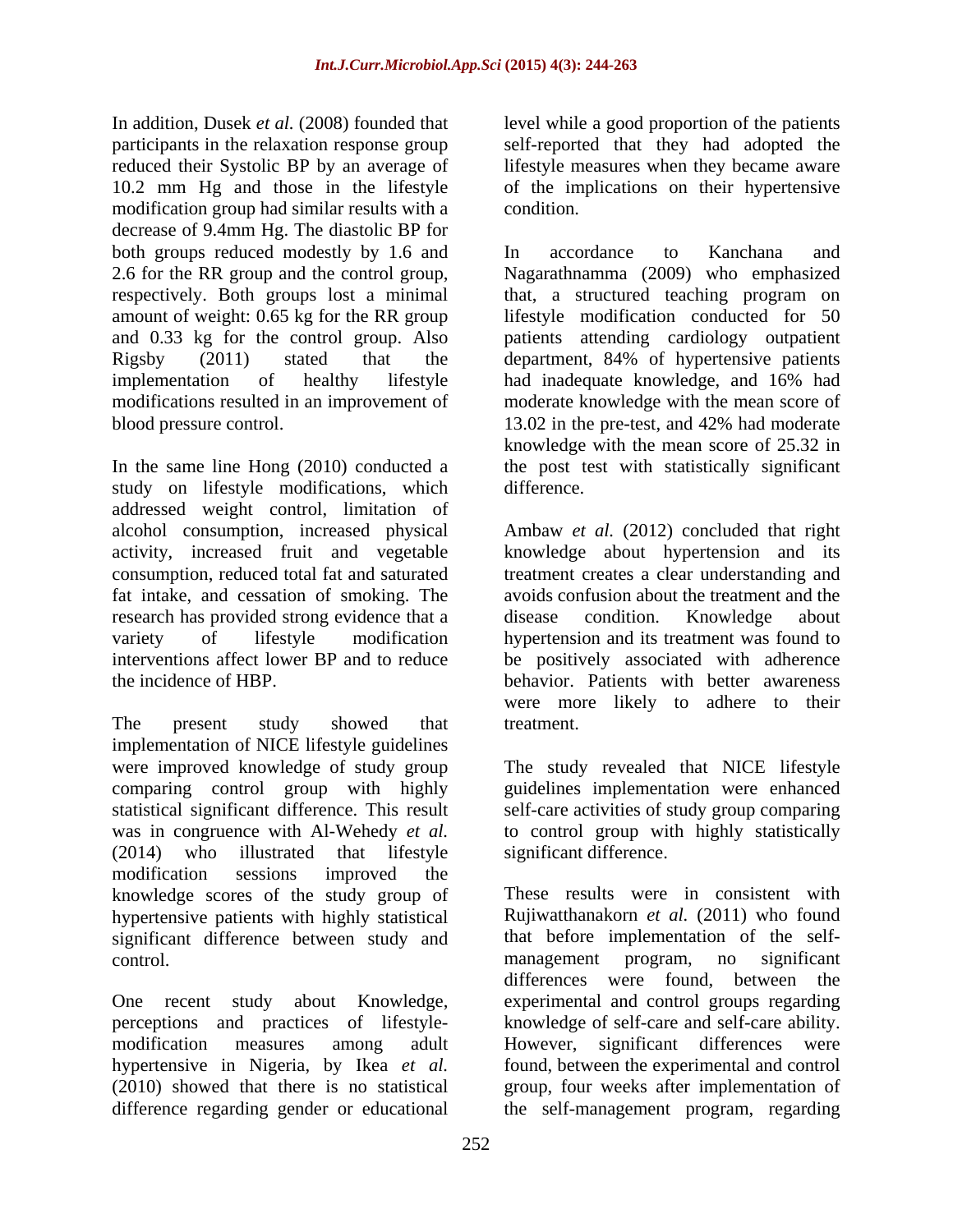The experimental group was found to have behaviors, exercise self-efficacy and higher scores, than the control group.

Winter *et al.* (2013) added that the DASH Also the findings showed that highly (the Dietary Approaches to Stopping Hypertension eating plan) along with limited health insurance, working status, education, sodium intake of 1600 mg per day can decrease BP as well as single drug therapy. In addition, HBPM (home BP monitoring) follow up, and total SCA among the study has also been shown to improve patients' group with  $P \geq 0.000$ . compliance with treatment and hypertension control and is used as an educational tool to In accordance to Warren-Findlow *et al.,* increase patients' awareness and 2011, the majority of African American understanding of BP control. Studies have participants with hypertension had good shown that self-BP monitoring at home may self-efficacy to manage their chronic illness. improve awareness and understanding of Individuals with good self-efficacy had concordance, leading to better compliance statistically significantly increased odds of

efficacy of study group whereas, after implementation, (92.5%) and (34%) had an between them in study and control groups

promoted patients' efficacy in performing adherence self-efficacy was positively desired behaviors, which might have led related to education and medication

Moreover, Park *et al.* (2012) found that the P<0.01). patient-tailored self-management and individual counseling was beneficial for<br>decreasing blood pressure at a clinically<br>knowledge of study group comparing decreasing blood pressure at a clinically knowledge of study group comparing

knowledge of self-care and self-care ability. significant level and improving self-care behaviors, exercise self-efficacy and medication adherence.

> positive correlation between self-efficacy, marital status, sex, total knowledge, and SCA of diet, exercise, smoking, medication, group with  $P \geq 0.000$ .

and BP management. being adherent to medication regimens, This results showed that implementation of physical activity, not smoking, and utilizing NICE lifestyle guidelines enhance self common weight management strategies using low-salt diet techniques, engaging in (Warren-Findlow *et al.,* 2011).

adequate level of total self efficacy with In the same line, Hu and Arao (2013) stated high statistical significant difference that self-efficacy has been recognized as a respectively chronic disease management. In a This results were in consistent with a recent heart disease, self-efficacy predicted the study measured the effect of written health older women's adopting healthy diet and educational materials on self-efficacy in regular exercise, reported better health CVD at risk people, found that providing status, and lower psychological distress. Personal Health Record Booklet were Shropshire (2010) added that medication participants to feel more confident in steps adherence. Osborn *et al.* (2011) found that to perform activities (Pichayapinyo *et al.,* positive correlation between knowledge to 2012). self-efficacy (r=0.13, P<0.01) and self major predictor of self-care behavior for chronic disease management. In a longitudinal study of older women with adherence self-efficacy was related to education and medication efficacy to physical activity  $(r=0.17)$ ,  $P<0.01$ ).

intervention for nursing home residents with The main finding of present study was the hypertension that integrated health education success of implementation of NICE lifestyle guidelines in control BP, improved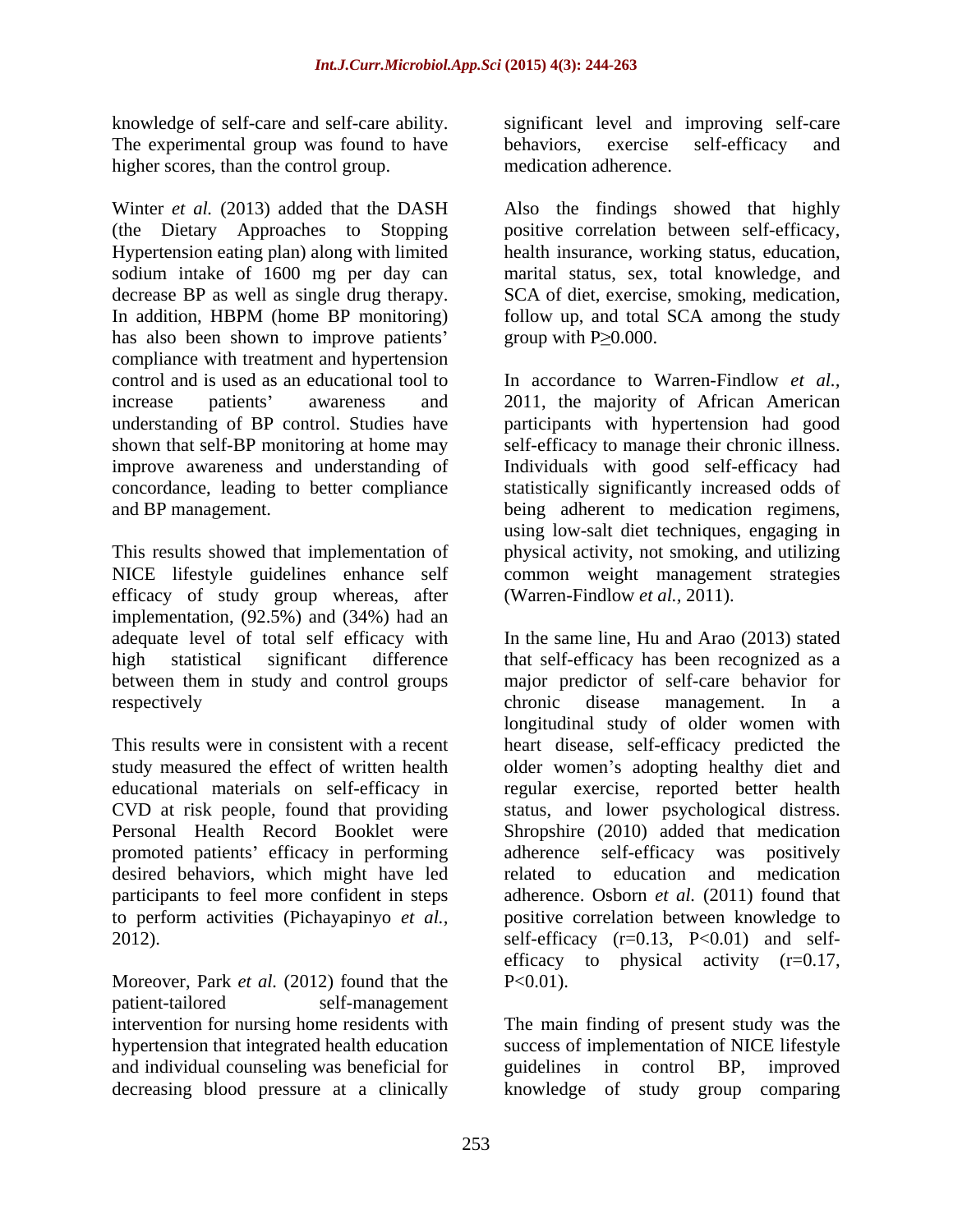control group with highly statistical **Recommendation** significant difference. In addition guidelines

follow up, and total SCA among the study practices and patient outcomes.

were enhanced self-care activities and self The nurses should be trained to conduct efficacy of study group comparing to control evidence based educational program and group with highly statistically significant lifestyle guidelines. This study may provide difference. a practice framework for the future Also the findings showed that highly based practice. Also the study suggests that positive correlation between self-efficacy, NICE Guidelines can serve as practical work health insurance, working status, education, tools for nurses working in out-patient marital status, sex, total knowledge, and services. Further research is needed to SCA of diet, exercise, smoking, medication, clarify the impact of guidelines on clinical control group with highly statistical<br>
significant difference. In addition guidelines<br>
were enhanced self-care activities and self<br>
efficacy of study group comparing to control<br>
evidence based educational program and<br>
grou development of other nursing evidence practices and patient outcomes.

### **Figure.1** Mean of systolic, diastolic and body mass index of two groups before and after implementation of NICE lifestyle guidelines

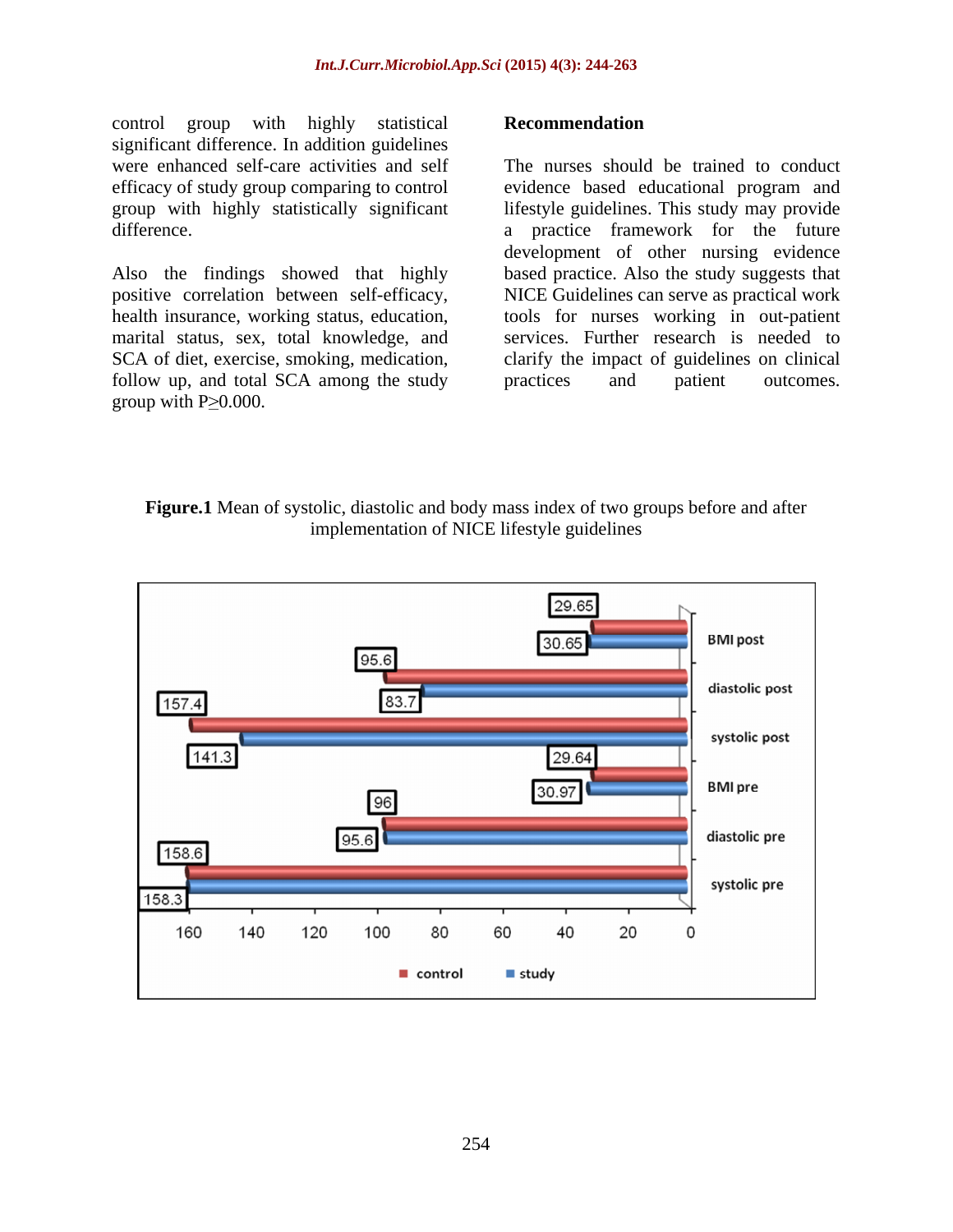| Total=80<br>Parameters<br>Total=80<br>No<br>$\mid \frac{0}{0} \rangle$<br>No<br>$\frac{0}{\alpha}$<br>22<br>$\boxed{27.5}$<br>22<br>27.5<br>25<br>31.2<br>32.5<br>$\gamma$<br>33<br>0.035<br>$ 41.3\rangle$<br>0.983<br>$51.97 \pm 13.61$<br>$49.75 \pm 13.21$<br>$26 \mid 32.5$<br>29<br>0.249<br>Male<br>$36.2$<br>63.8<br>54 67.5<br>51<br>$25 \mid 31.2$<br>22<br>27.5<br>0.978<br>23.8<br>19<br>$16 \,   \, 20$<br>0.806<br>25<br>31.2<br>28 35<br>17.5<br>14<br>$11 \quad 13.8$<br>$52 \mid 65$<br>49<br>61.2<br>28 35<br>31<br>38.8<br>11<br>13.8<br>Single<br>0.536<br>49<br>61.2<br>0.755<br>52<br>  65<br>20<br>$\gamma$<br>20 25<br>27.5<br>22<br>23.8<br>19<br>71.2<br>52<br>57<br>0.849<br>0.654<br>$3 - 6$<br>75<br>$\leq 1000$<br>63.7<br>61.2<br>49<br>0.297<br>1500-<br>25<br>23.8<br>20<br>0.990<br>$\geq 2000$<br>12.5<br>13.8<br>$1352.62 \pm 705.57$ $1350 \pm 705.08$<br>0.427<br>17.5<br>14<br>13.8<br>11<br>r es<br>82.5<br>862<br>66<br>69<br>$N_{\Omega}$<br>$\begin{array}{c cc}\n 28 & 35 \\  14 & 17.5 \\  3 & 3.8\n\end{array}$<br>$\begin{array}{c c}\n 32 & 40 \\  10 & 12.5 \\  1 & 1.2\n\end{array}$<br>9   11.2<br>$11 \t 13.8$<br>$\begin{array}{c c} 15 & 18.8 \\ 65 & 81.2 \end{array}$<br>$\begin{array}{c cc} 14 & 17.5 \\ 66 & 82.5 \end{array}$<br>$\leq 5$<br>$\begin{array}{r} 17.5 \\ 38.8 \\ 43.8 \end{array}$<br>15<br>$\begin{array}{c} 18.8 \\ 38.8 \\ 42.5 \end{array}$<br>14<br>$\begin{array}{ c c }\n31 \\ 35\n\end{array}$<br>31<br>34<br>0.049<br>0.976<br>$1350 \pm 705.08$<br>1352.62±705.57 | study group | control group | <b>Test</b> | $\mathbf P$ value |
|-------------------------------------------------------------------------------------------------------------------------------------------------------------------------------------------------------------------------------------------------------------------------------------------------------------------------------------------------------------------------------------------------------------------------------------------------------------------------------------------------------------------------------------------------------------------------------------------------------------------------------------------------------------------------------------------------------------------------------------------------------------------------------------------------------------------------------------------------------------------------------------------------------------------------------------------------------------------------------------------------------------------------------------------------------------------------------------------------------------------------------------------------------------------------------------------------------------------------------------------------------------------------------------------------------------------------------------------------------------------------------------------------------------------------------------------------------------------------------------------------------------------------------------------------------|-------------|---------------|-------------|-------------------|
| Age/years<br>0.370<br>$\begin{array}{ c c c c c } \hline 0.242 & 0.372 \ \hline \end{array}$<br>Work<br>Married<br><b>Number of family member</b><br>0.332<br>$2.481 \mid 0.779$<br>$1.732 \quad 0.130$                                                                                                                                                                                                                                                                                                                                                                                                                                                                                                                                                                                                                                                                                                                                                                                                                                                                                                                                                                                                                                                                                                                                                                                                                                                                                                                                               |             |               |             |                   |
| Mean and standard deviation of age<br><b>Gender</b><br>female<br>Education<br>Illiterate<br>Read and write<br>Secondary<br>Higher<br><b>Work status</b><br>Not Work<br><b>Marital status</b><br>Widow and divorced<br><b>Income</b><br><b>Mean and SD of income</b><br><b>Smoking</b><br>To<br>Co morbidities<br>Diabetes<br>Heart diseases<br>Kidney diseases<br>Liver diseases<br>Health insurance<br>Yes<br>No<br>Duration of disease<br>$\frac{>10}{\text{Mean and SD of income}}$                                                                                                                                                                                                                                                                                                                                                                                                                                                                                                                                                                                                                                                                                                                                                                                                                                                                                                                                                                                                                                                                |             |               |             |                   |
|                                                                                                                                                                                                                                                                                                                                                                                                                                                                                                                                                                                                                                                                                                                                                                                                                                                                                                                                                                                                                                                                                                                                                                                                                                                                                                                                                                                                                                                                                                                                                       |             |               |             |                   |
|                                                                                                                                                                                                                                                                                                                                                                                                                                                                                                                                                                                                                                                                                                                                                                                                                                                                                                                                                                                                                                                                                                                                                                                                                                                                                                                                                                                                                                                                                                                                                       |             |               |             |                   |
|                                                                                                                                                                                                                                                                                                                                                                                                                                                                                                                                                                                                                                                                                                                                                                                                                                                                                                                                                                                                                                                                                                                                                                                                                                                                                                                                                                                                                                                                                                                                                       |             |               |             |                   |
|                                                                                                                                                                                                                                                                                                                                                                                                                                                                                                                                                                                                                                                                                                                                                                                                                                                                                                                                                                                                                                                                                                                                                                                                                                                                                                                                                                                                                                                                                                                                                       |             |               |             |                   |
|                                                                                                                                                                                                                                                                                                                                                                                                                                                                                                                                                                                                                                                                                                                                                                                                                                                                                                                                                                                                                                                                                                                                                                                                                                                                                                                                                                                                                                                                                                                                                       |             |               |             |                   |
|                                                                                                                                                                                                                                                                                                                                                                                                                                                                                                                                                                                                                                                                                                                                                                                                                                                                                                                                                                                                                                                                                                                                                                                                                                                                                                                                                                                                                                                                                                                                                       |             |               |             |                   |
|                                                                                                                                                                                                                                                                                                                                                                                                                                                                                                                                                                                                                                                                                                                                                                                                                                                                                                                                                                                                                                                                                                                                                                                                                                                                                                                                                                                                                                                                                                                                                       |             |               |             |                   |
|                                                                                                                                                                                                                                                                                                                                                                                                                                                                                                                                                                                                                                                                                                                                                                                                                                                                                                                                                                                                                                                                                                                                                                                                                                                                                                                                                                                                                                                                                                                                                       |             |               |             |                   |
|                                                                                                                                                                                                                                                                                                                                                                                                                                                                                                                                                                                                                                                                                                                                                                                                                                                                                                                                                                                                                                                                                                                                                                                                                                                                                                                                                                                                                                                                                                                                                       |             |               |             |                   |
|                                                                                                                                                                                                                                                                                                                                                                                                                                                                                                                                                                                                                                                                                                                                                                                                                                                                                                                                                                                                                                                                                                                                                                                                                                                                                                                                                                                                                                                                                                                                                       |             |               |             |                   |
|                                                                                                                                                                                                                                                                                                                                                                                                                                                                                                                                                                                                                                                                                                                                                                                                                                                                                                                                                                                                                                                                                                                                                                                                                                                                                                                                                                                                                                                                                                                                                       |             |               |             |                   |
|                                                                                                                                                                                                                                                                                                                                                                                                                                                                                                                                                                                                                                                                                                                                                                                                                                                                                                                                                                                                                                                                                                                                                                                                                                                                                                                                                                                                                                                                                                                                                       |             |               |             |                   |
|                                                                                                                                                                                                                                                                                                                                                                                                                                                                                                                                                                                                                                                                                                                                                                                                                                                                                                                                                                                                                                                                                                                                                                                                                                                                                                                                                                                                                                                                                                                                                       |             |               |             |                   |
|                                                                                                                                                                                                                                                                                                                                                                                                                                                                                                                                                                                                                                                                                                                                                                                                                                                                                                                                                                                                                                                                                                                                                                                                                                                                                                                                                                                                                                                                                                                                                       |             |               |             |                   |
|                                                                                                                                                                                                                                                                                                                                                                                                                                                                                                                                                                                                                                                                                                                                                                                                                                                                                                                                                                                                                                                                                                                                                                                                                                                                                                                                                                                                                                                                                                                                                       |             |               |             |                   |
|                                                                                                                                                                                                                                                                                                                                                                                                                                                                                                                                                                                                                                                                                                                                                                                                                                                                                                                                                                                                                                                                                                                                                                                                                                                                                                                                                                                                                                                                                                                                                       |             |               |             |                   |
|                                                                                                                                                                                                                                                                                                                                                                                                                                                                                                                                                                                                                                                                                                                                                                                                                                                                                                                                                                                                                                                                                                                                                                                                                                                                                                                                                                                                                                                                                                                                                       |             |               |             |                   |
|                                                                                                                                                                                                                                                                                                                                                                                                                                                                                                                                                                                                                                                                                                                                                                                                                                                                                                                                                                                                                                                                                                                                                                                                                                                                                                                                                                                                                                                                                                                                                       |             |               |             |                   |
|                                                                                                                                                                                                                                                                                                                                                                                                                                                                                                                                                                                                                                                                                                                                                                                                                                                                                                                                                                                                                                                                                                                                                                                                                                                                                                                                                                                                                                                                                                                                                       |             |               |             |                   |
|                                                                                                                                                                                                                                                                                                                                                                                                                                                                                                                                                                                                                                                                                                                                                                                                                                                                                                                                                                                                                                                                                                                                                                                                                                                                                                                                                                                                                                                                                                                                                       |             |               |             |                   |
|                                                                                                                                                                                                                                                                                                                                                                                                                                                                                                                                                                                                                                                                                                                                                                                                                                                                                                                                                                                                                                                                                                                                                                                                                                                                                                                                                                                                                                                                                                                                                       |             |               |             |                   |
|                                                                                                                                                                                                                                                                                                                                                                                                                                                                                                                                                                                                                                                                                                                                                                                                                                                                                                                                                                                                                                                                                                                                                                                                                                                                                                                                                                                                                                                                                                                                                       |             |               |             |                   |
|                                                                                                                                                                                                                                                                                                                                                                                                                                                                                                                                                                                                                                                                                                                                                                                                                                                                                                                                                                                                                                                                                                                                                                                                                                                                                                                                                                                                                                                                                                                                                       |             |               |             |                   |
|                                                                                                                                                                                                                                                                                                                                                                                                                                                                                                                                                                                                                                                                                                                                                                                                                                                                                                                                                                                                                                                                                                                                                                                                                                                                                                                                                                                                                                                                                                                                                       |             |               |             |                   |
|                                                                                                                                                                                                                                                                                                                                                                                                                                                                                                                                                                                                                                                                                                                                                                                                                                                                                                                                                                                                                                                                                                                                                                                                                                                                                                                                                                                                                                                                                                                                                       |             |               |             |                   |
|                                                                                                                                                                                                                                                                                                                                                                                                                                                                                                                                                                                                                                                                                                                                                                                                                                                                                                                                                                                                                                                                                                                                                                                                                                                                                                                                                                                                                                                                                                                                                       |             |               |             |                   |
|                                                                                                                                                                                                                                                                                                                                                                                                                                                                                                                                                                                                                                                                                                                                                                                                                                                                                                                                                                                                                                                                                                                                                                                                                                                                                                                                                                                                                                                                                                                                                       |             |               |             |                   |
|                                                                                                                                                                                                                                                                                                                                                                                                                                                                                                                                                                                                                                                                                                                                                                                                                                                                                                                                                                                                                                                                                                                                                                                                                                                                                                                                                                                                                                                                                                                                                       |             |               |             |                   |
|                                                                                                                                                                                                                                                                                                                                                                                                                                                                                                                                                                                                                                                                                                                                                                                                                                                                                                                                                                                                                                                                                                                                                                                                                                                                                                                                                                                                                                                                                                                                                       |             |               |             |                   |
|                                                                                                                                                                                                                                                                                                                                                                                                                                                                                                                                                                                                                                                                                                                                                                                                                                                                                                                                                                                                                                                                                                                                                                                                                                                                                                                                                                                                                                                                                                                                                       |             |               |             |                   |
|                                                                                                                                                                                                                                                                                                                                                                                                                                                                                                                                                                                                                                                                                                                                                                                                                                                                                                                                                                                                                                                                                                                                                                                                                                                                                                                                                                                                                                                                                                                                                       |             |               |             |                   |
|                                                                                                                                                                                                                                                                                                                                                                                                                                                                                                                                                                                                                                                                                                                                                                                                                                                                                                                                                                                                                                                                                                                                                                                                                                                                                                                                                                                                                                                                                                                                                       |             |               |             |                   |
|                                                                                                                                                                                                                                                                                                                                                                                                                                                                                                                                                                                                                                                                                                                                                                                                                                                                                                                                                                                                                                                                                                                                                                                                                                                                                                                                                                                                                                                                                                                                                       |             |               |             |                   |
|                                                                                                                                                                                                                                                                                                                                                                                                                                                                                                                                                                                                                                                                                                                                                                                                                                                                                                                                                                                                                                                                                                                                                                                                                                                                                                                                                                                                                                                                                                                                                       |             |               |             |                   |
|                                                                                                                                                                                                                                                                                                                                                                                                                                                                                                                                                                                                                                                                                                                                                                                                                                                                                                                                                                                                                                                                                                                                                                                                                                                                                                                                                                                                                                                                                                                                                       |             |               |             |                   |
|                                                                                                                                                                                                                                                                                                                                                                                                                                                                                                                                                                                                                                                                                                                                                                                                                                                                                                                                                                                                                                                                                                                                                                                                                                                                                                                                                                                                                                                                                                                                                       |             |               |             |                   |
|                                                                                                                                                                                                                                                                                                                                                                                                                                                                                                                                                                                                                                                                                                                                                                                                                                                                                                                                                                                                                                                                                                                                                                                                                                                                                                                                                                                                                                                                                                                                                       |             |               |             |                   |
|                                                                                                                                                                                                                                                                                                                                                                                                                                                                                                                                                                                                                                                                                                                                                                                                                                                                                                                                                                                                                                                                                                                                                                                                                                                                                                                                                                                                                                                                                                                                                       |             |               |             |                   |
|                                                                                                                                                                                                                                                                                                                                                                                                                                                                                                                                                                                                                                                                                                                                                                                                                                                                                                                                                                                                                                                                                                                                                                                                                                                                                                                                                                                                                                                                                                                                                       |             |               |             |                   |
|                                                                                                                                                                                                                                                                                                                                                                                                                                                                                                                                                                                                                                                                                                                                                                                                                                                                                                                                                                                                                                                                                                                                                                                                                                                                                                                                                                                                                                                                                                                                                       |             |               |             |                   |
|                                                                                                                                                                                                                                                                                                                                                                                                                                                                                                                                                                                                                                                                                                                                                                                                                                                                                                                                                                                                                                                                                                                                                                                                                                                                                                                                                                                                                                                                                                                                                       |             |               |             |                   |
|                                                                                                                                                                                                                                                                                                                                                                                                                                                                                                                                                                                                                                                                                                                                                                                                                                                                                                                                                                                                                                                                                                                                                                                                                                                                                                                                                                                                                                                                                                                                                       |             |               |             |                   |
|                                                                                                                                                                                                                                                                                                                                                                                                                                                                                                                                                                                                                                                                                                                                                                                                                                                                                                                                                                                                                                                                                                                                                                                                                                                                                                                                                                                                                                                                                                                                                       |             |               |             |                   |

# **Table.1** Basic information of study and control groups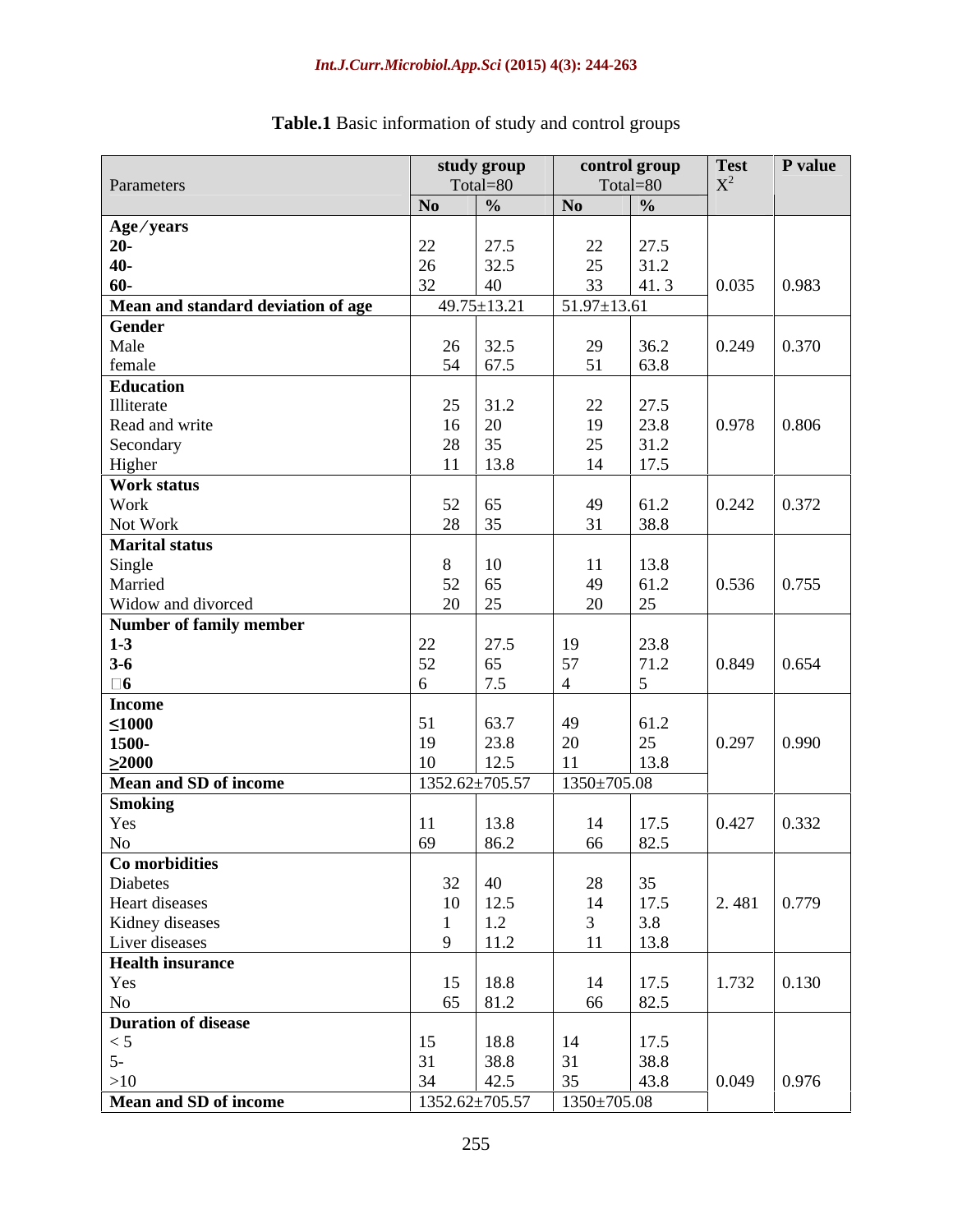|                       |                    | <b>Pre implementation</b>                 |                                                                        |                                            | <b>Post implementation</b>                       |              |                   |
|-----------------------|--------------------|-------------------------------------------|------------------------------------------------------------------------|--------------------------------------------|--------------------------------------------------|--------------|-------------------|
|                       | study              |                                           | control Test                                                           | study                                      | control                                          | <b>Test</b>  | $\mathbf P$ value |
| <b>Parameters</b>     | group              | group                                     |                                                                        | group<br>value                             | group                                            |              |                   |
|                       |                    | $\vert$ Total=80 $\vert$ Total=80 $\vert$ |                                                                        |                                            | $\sqrt{ \text{Total}=80}$ $\text{Total}=80$      |              |                   |
|                       |                    | $\frac{9}{6}$                             |                                                                        | $\frac{0}{0}$                              |                                                  |              |                   |
| <b>Blood pressure</b> |                    |                                           |                                                                        |                                            |                                                  |              |                   |
| Normal                | 11.2               | 7.2                                       | $\begin{array}{ c c c c c } \hline 0.792 & 0.851 \\\hline \end{array}$ | 70                                         | $\sqrt{7.5}$                                     |              |                   |
| Stage I               | 45                 | 48.8                                      |                                                                        | 27.5                                       | $ 48.8\rangle$                                   | 41.70        | 0.000             |
| Stage II              | 31.2               | 32.5                                      |                                                                        | $\vert 2.5 \vert$                          | 36.2                                             |              |                   |
| Stage III<br>BMI      | $1 \cap r$<br>12.J | $\vert$ 11.2                              |                                                                        |                                            | $ -$                                             |              |                   |
|                       |                    |                                           |                                                                        |                                            |                                                  |              |                   |
| Normal                | 17.5               | 16.5                                      |                                                                        | $\vert 8.202 \vert 0.084 \vert 16.2 \vert$ | $\vert$ 16.2                                     |              |                   |
| Overweight            |                    | 30.4                                      |                                                                        | 36.2                                       | $\vert$ 40                                       | $\vert$ 1.32 | 0.858             |
| Obese Class I         | 32.5               | 38.8                                      |                                                                        | $\vert$ 27.5                               | $\vert 30 \vert$                                 |              |                   |
| Obese Class II        | 11.2               | 13.9                                      |                                                                        | 17.5                                       | 11.2                                             |              |                   |
| Obese Class III       | 8.8                | $\vert$ 1.25                              |                                                                        | 2.5                                        | $\sqrt{2}$<br>$\vert \Delta . \mathcal{S} \vert$ |              |                   |

**Table.2** Blood pressure measurement and body mass index of two groups before and after implementation of NICE lifestyle guidelines

## **Figure.2** Mean of knowledge of two groups before and after implementation of NICE lifestyle guidelines

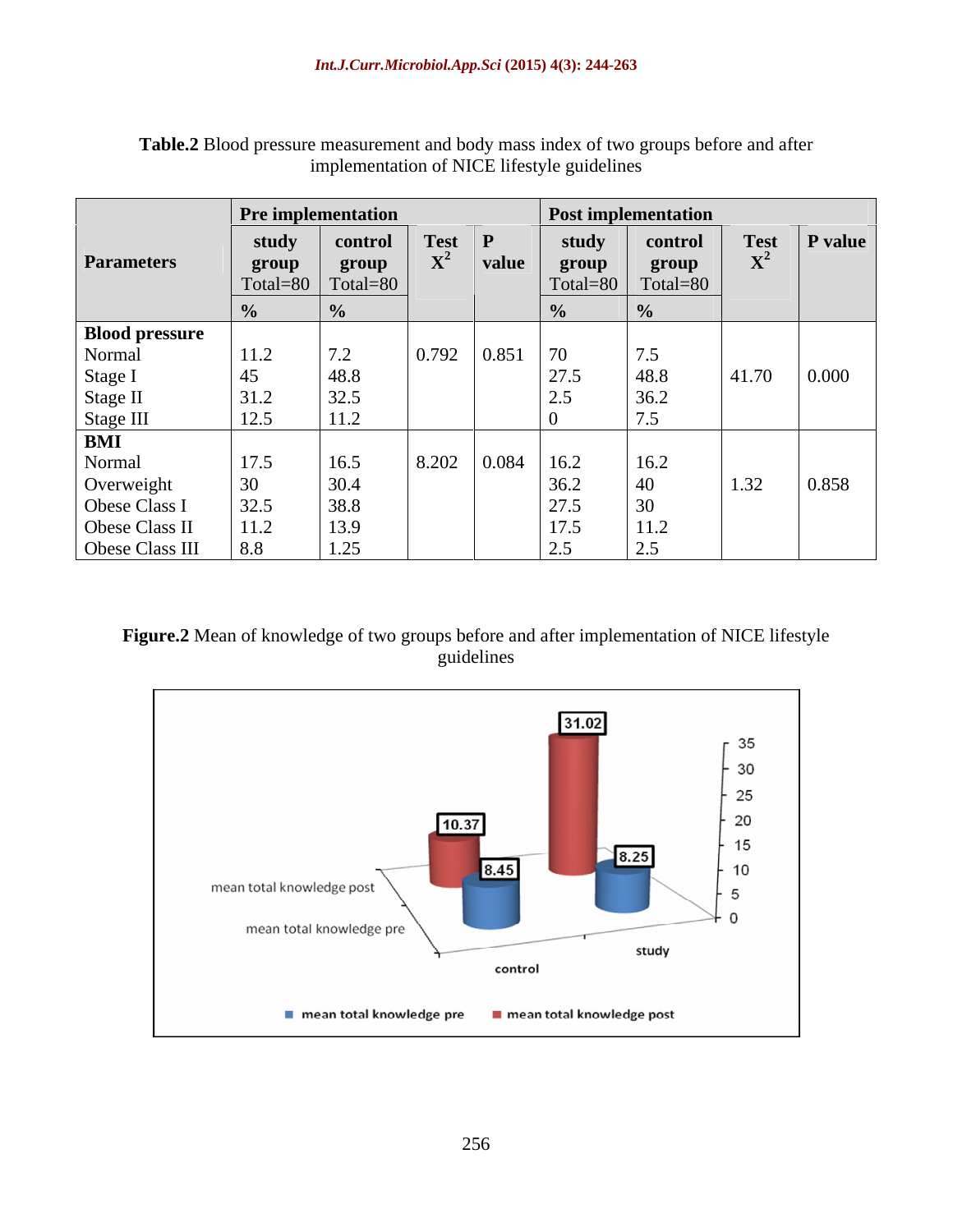**Table.3** Knowledge assessment of two groups before and after implementation of NICE lifestyle guidelines regarding hypertension

|                                       |                                                                    | <b>Pre implementation</b>                                                                                                       |                                                                        |                                                                                     |                 | <b>Post implementation</b> |                                                                        |                     |
|---------------------------------------|--------------------------------------------------------------------|---------------------------------------------------------------------------------------------------------------------------------|------------------------------------------------------------------------|-------------------------------------------------------------------------------------|-----------------|----------------------------|------------------------------------------------------------------------|---------------------|
|                                       |                                                                    | $\begin{array}{c c c c c} \hline \text{return} & \text{Test} & P \\ \hline \text{trally} & \text{controll} & X^2 & \end{array}$ |                                                                        |                                                                                     |                 | study control              | $\operatorname*{Test}_{X^2}$                                           | $\mathbf P$ value   |
| <b>Parameters</b>                     | $N=80$                                                             | $N=80$                                                                                                                          |                                                                        |                                                                                     | group<br>$N=80$ | group<br>$N=80$            |                                                                        |                     |
|                                       |                                                                    | $\frac{9}{6}$                                                                                                                   |                                                                        |                                                                                     | $\frac{6}{10}$  | $\frac{6}{10}$             |                                                                        |                     |
| Def.                                  | $\frac{1}{2}$                                                      | $\vert 21.2 \vert 28.8 \vert$                                                                                                   | $\sqrt{1.20}$ 0.181                                                    |                                                                                     | 96.2            | 36.2                       | 64.4                                                                   | 0.000               |
| Causes                                |                                                                    | $31.2$ 23.8                                                                                                                     |                                                                        | 1.129   0.188   93.8                                                                |                 | 30                         | 68.91                                                                  | $\vert 0.000 \vert$ |
|                                       | $\begin{array}{ c c c } \hline 25 & 30 \\ \hline \end{array}$      |                                                                                                                                 |                                                                        | $\begin{array}{ c c c c c c c c c } \hline 0.502 & 0.298 & 85 \ \hline \end{array}$ |                 | 40                         |                                                                        | $34.56$ 0.000       |
| Symptoms                              |                                                                    | $\begin{array}{ c c c c c } \hline 23.8 & \hline \end{array}$                                                                   |                                                                        | No test available $\vert$ 91.2                                                      |                 | 32.5                       | $58.52 \quad 0.000$                                                    |                     |
| Complications                         | $\begin{array}{ c c c c c } \hline 23.8 & 25 \\\hline \end{array}$ |                                                                                                                                 |                                                                        |                                                                                     |                 |                            |                                                                        |                     |
| Lifestyle measures                    |                                                                    |                                                                                                                                 | $\vert 0.034 \vert \vert 0.50$                                         |                                                                                     | 83.8            | 31.2                       | $\vert 45.11 \vert 0.000 \vert$                                        |                     |
| Foods lower BP                        | $28.8$ 25                                                          |                                                                                                                                 | $\boxed{0.286 \quad 0.361}$                                            |                                                                                     | 96.2            | 30                         |                                                                        | 75.42 0.000         |
| Foods increase BP                     | 25                                                                 | 28.8                                                                                                                            | $\boxed{0.286}$ 0.361                                                  |                                                                                     | 92.5            | 36.2                       | $55.18$ 0.000                                                          |                     |
| Foods increase weight                 |                                                                    | $\begin{array}{ c c c c c } \hline 22.5 & 27.5 \\ \hline \end{array}$                                                           |                                                                        | $\begin{array}{ c c c c c c c c } \hline 0.533 & 0.292 & 96.2 \ \hline \end{array}$ |                 | 35                         | $66.52 \quad 0.000$                                                    |                     |
| Effect of exercise                    |                                                                    | $\begin{array}{ c c c c c } \hline 22.5 & 22.5 \\ \hline \end{array}$                                                           |                                                                        | No test available   83.8                                                            |                 | 27.5                       | $51.27 \quad 0.000$                                                    |                     |
| Self monitoring                       |                                                                    | $\begin{array}{ c c c c c } \hline 23.8 & 22.5 \\ \hline \end{array}$                                                           | $\begin{array}{ c c c c c } \hline 0.035 & 0.5 \ \hline \end{array}$   |                                                                                     | 87.5            | 28.8                       | 56.72                                                                  | $\vert 0.000 \vert$ |
| The normal range                      |                                                                    | $33.8$ 33.8                                                                                                                     |                                                                        | No test available                                                                   | 100             |                            | 68.57                                                                  | $\vert 0.000 \vert$ |
| BP can be measured by                 |                                                                    | $\begin{array}{ c c c c c } \hline 23.8 & 21.2 \hline \end{array}$                                                              | $\begin{array}{ c c c c c } \hline 0.143 & 0.425 \\\hline \end{array}$ |                                                                                     | 93.8            | 21.2                       | 86.03                                                                  | 0.000               |
| Effect of relaxation                  | $\begin{array}{ c c c c c } \hline 22.5 & \hline \end{array}$ 20   |                                                                                                                                 | $\begin{array}{ c c c c c } \hline 0.149 & 0.423 \ \hline \end{array}$ |                                                                                     | 82.5            |                            | 62.53                                                                  | 0.000               |
| Effect of smoking                     |                                                                    | $\begin{array}{ c c c c c } \hline 17.5 & 17.5 \ \hline \end{array}$                                                            |                                                                        | No test available                                                                   | 93.8            |                            |                                                                        | 78.38 0.000         |
| Importance of drugs                   |                                                                    | $\begin{array}{ c c c c c } \hline 22.5 & 27.5 \\ \hline \end{array}$                                                           | $\begin{array}{ c c c c c } \hline 0.533 & 0.292 \hline \end{array}$   |                                                                                     | 93.8            | 32.5                       | $\begin{array}{ l c c c c } \hline 64.46 & 0.000 \\\hline \end{array}$ |                     |
| Importance of follow up               |                                                                    | $22.5$ 21.2                                                                                                                     | 0.037                                                                  | 0.5                                                                                 | 92.5            | 25                         | 75.2                                                                   | 0.000               |
| Factors                               |                                                                    | $\begin{array}{ c c c c c } \hline 22.5 & 23.8 \ \hline \end{array}$                                                            | $\begin{array}{ c c c c c } \hline 0.035 & 0.5 \ \hline \end{array}$   |                                                                                     | 88.8            | 27.5                       | 61.65                                                                  | 0.000               |
|                                       |                                                                    |                                                                                                                                 |                                                                        |                                                                                     |                 |                            |                                                                        |                     |
| Total satisfactory knowledge $\int 0$ |                                                                    |                                                                                                                                 |                                                                        | No test available   87.5                                                            |                 | 2.5                        | $116.76$ 0.000                                                         |                     |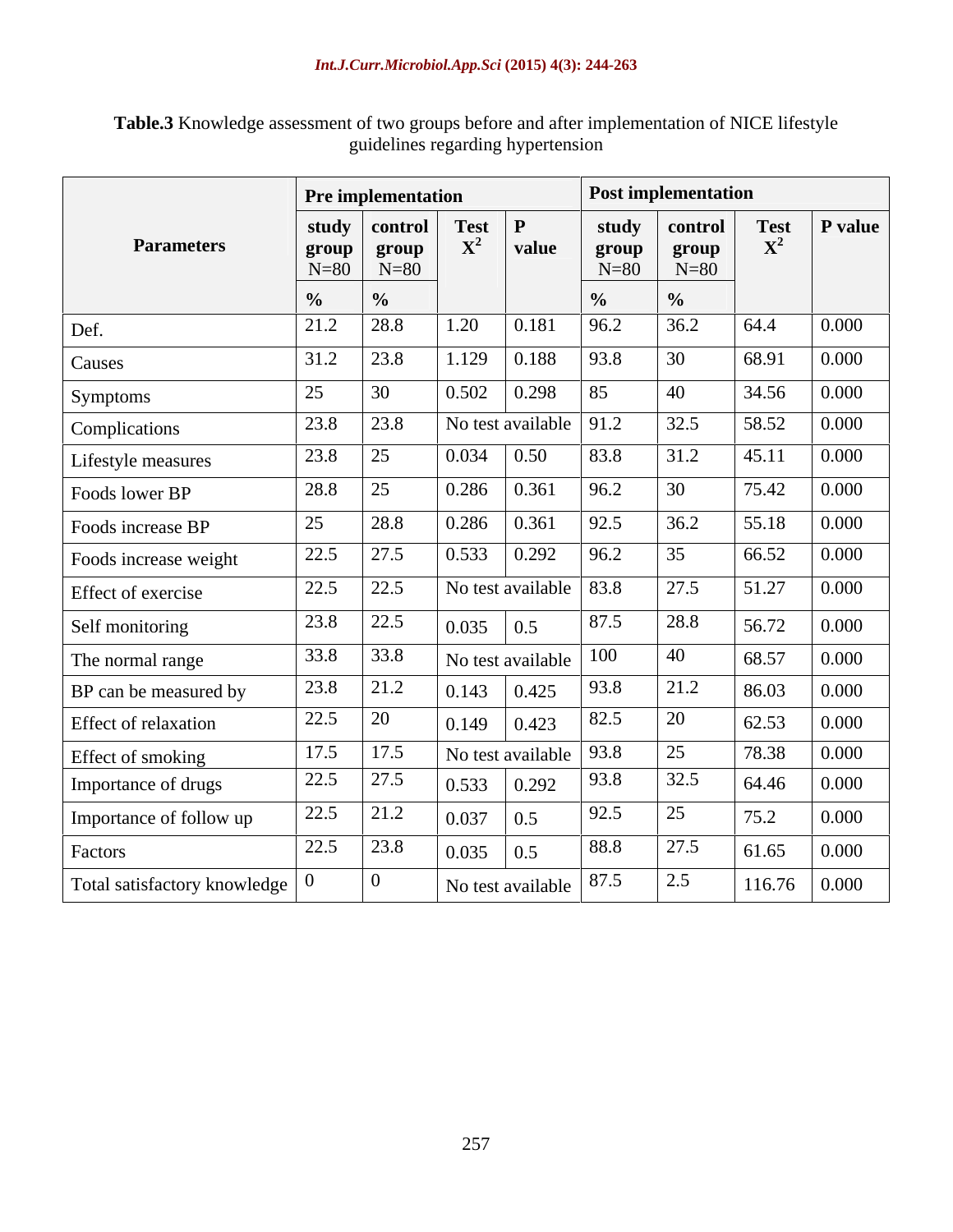|                                    | Pre implementation                                                                                              | <b>Post implementation</b>                                                                         |       |
|------------------------------------|-----------------------------------------------------------------------------------------------------------------|----------------------------------------------------------------------------------------------------|-------|
|                                    | study   control                                                                                                 | study control                                                                                      |       |
| <b>Parameters</b>                  | group $\begin{array}{ c c } \hline \text{group} & \text{group} \\ \hline \text{N=80} & \text{N=80} \end{array}$ | group<br>group<br>T-<br>$N=80$                                                                     |       |
|                                    | $T-Test$<br>value<br>$\frac{0}{0}$<br>$\frac{0}{0}$                                                             | $N=80$<br><b>Test</b><br>$\frac{0}{0}$                                                             | value |
| SCA of diet                        |                                                                                                                 |                                                                                                    |       |
| Adequate                           | 32.5<br>31.2<br>$0.987$ 0.325                                                                                   | 42.5<br>96.2                                                                                       |       |
| Mean score of diet self-care       | $21.22 \overline{)20.71\pm}$<br>$\pm 3.24$ 3.31                                                                 | $11.90 \mid 0.000$<br>$\frac{26.53\pm}{21.13\pm}$<br>3.30<br>2.34                                  |       |
| <b>SCA</b> of Exercise             |                                                                                                                 |                                                                                                    |       |
| Adequate                           | 3.8<br>1.2<br>$-0.739 - 0.461$                                                                                  | 7.5<br>61.2<br>$2.36 \pm$<br>$9.94 \, \vert \, 0.000 \, \vert$<br>$3.51 \pm$                       |       |
| Mean score of Exercise             | $\begin{array}{ c c c }\n\hline\n2.18 \pm & 2.25 \pm 0.62 \\ \hline\n0.42 & 0.62\n\end{array}$                  | 0.77<br>0.67                                                                                       |       |
| SCA of smoking cession             |                                                                                                                 |                                                                                                    |       |
| Adequate                           | 32.5<br>25<br>$0.247$ 0.805<br>$3.80 \pm$<br>$3.77 +$                                                           | 83.8<br>97.5<br>$3.77 \pm$<br>$12.90 \cdot 0.000$<br>$4.83 \pm$                                    |       |
| Mean score of smoking<br>cession   | $\Big  0.65$<br>0.62                                                                                            | 0.43<br>0.59                                                                                       |       |
| SCA of relaxation technique        |                                                                                                                 | 68.8<br>3.8                                                                                        |       |
| Adequate                           | 3.8<br>3.8<br>$0.702$ 0.483                                                                                     |                                                                                                    |       |
| Mean score of relaxation           | $2.23 \pm 2.17 \pm$                                                                                             | $14.68$ 0.000<br>$3.61 \pm$<br>2.17 $\pm$                                                          |       |
| technique                          | $0.60 \quad 0.52$                                                                                               | 0.52<br>0.70                                                                                       |       |
| SCA of self-monitoring<br>Adequate | 13.8<br>12.5                                                                                                    | 98.8<br>40                                                                                         |       |
| Mean score of self-monitoring      | $\begin{array}{ c c c c }\n\hline\n17.32 & 18.58 \pm 3.01 & 3.88\n\end{array}$                                  | $-0.478$ 0.634 23.87 $\pm$ 17.88 $\pm$<br>$\begin{bmatrix} 12.24 & 0.000 \end{bmatrix}$            |       |
| <b>SCA</b> of medications          |                                                                                                                 | 1.89<br>3.49                                                                                       |       |
| Adequate                           | 35<br>37.5<br>$1.775$ 0.078                                                                                     | 36.2<br>100                                                                                        |       |
| Mean score of medications          | $12.62$ $12.17\pm$                                                                                              | $\begin{array}{ c c c c c c c c } \hline 17.45 \pm & 12.42 \pm & 13.87 & 0.000 \hline \end{array}$ |       |
|                                    | $\pm 1.58$ 0.18                                                                                                 | $2.60$ 1.92                                                                                        |       |
| SCA of follow up<br>Adequate       | 25                                                                                                              | 100<br>26.2<br>$\begin{bmatrix} 13.38 & 0.000 \end{bmatrix}$                                       |       |
| Mean score of follow up            | $\begin{array}{ c c } \hline 5.91 \pm & 5.40 \pm \\ 2.00 & 1.82 \hline \end{array}$<br>$1.69 \qquad 0.093$      | $5.55\pm$<br>2.05<br>$8.97 \pm$<br>1.00                                                            |       |
| Total SCA<br>adequate              | 31.2<br>32.5                                                                                                    |                                                                                                    |       |
|                                    |                                                                                                                 | 100<br>38.8                                                                                        |       |
| Total Mean score of SCA            | $\begin{array}{ c c c }\n64.12 & 62.57 \pm 8.74 & 8.87\n\end{array}$<br>$1.113 \t 0.267$                        | $16.57$ 0.000<br>$63.88 \pm 9.42$<br>$86.66\pm 7.88$                                               |       |

**Table.4** Self care activity (SCA) of two groups before implementation of NICE lifestyle guidelines regarding hypertension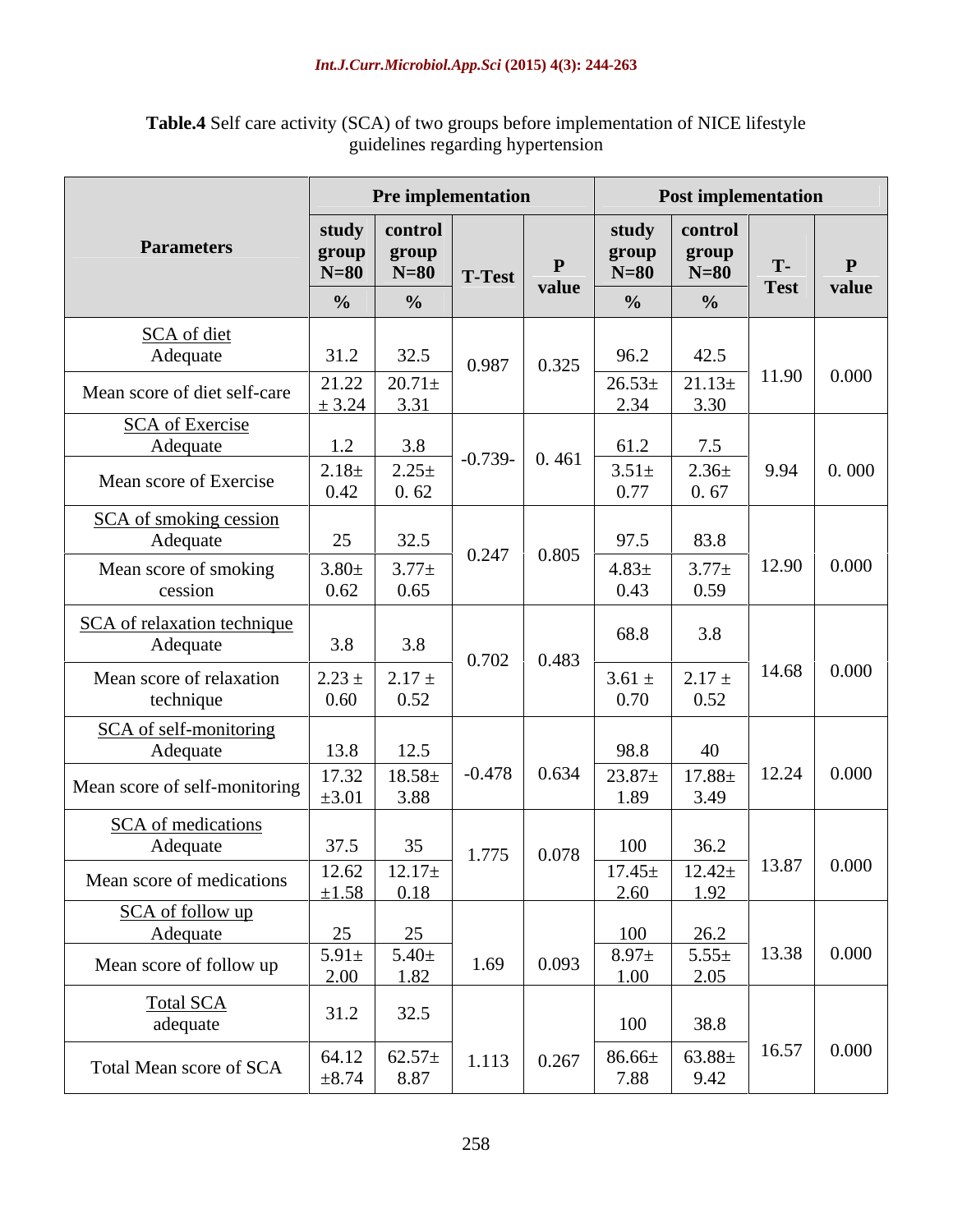|                                        |                   | Pre implementation       |                                                                       |                                                                | <b>Post implementation</b>                       |                                                                      |
|----------------------------------------|-------------------|--------------------------|-----------------------------------------------------------------------|----------------------------------------------------------------|--------------------------------------------------|----------------------------------------------------------------------|
|                                        |                   | Study Contro             |                                                                       |                                                                | Study $\vert$ Contro                             |                                                                      |
| <b>Parameters</b>                      | group<br>$N=80$   | $N=80$                   | $\vert$ 1 group $\vert$ T-Test $\vert$ P<br>$\vert$ value             | $\begin{array}{c}\n\textbf{group} \\ \text{N=80}\n\end{array}$ | $\vert$ 1 group $\vert$ T-Test $\vert$<br>$N=80$ | value                                                                |
|                                        |                   |                          |                                                                       |                                                                |                                                  |                                                                      |
| 1-Diet                                 |                   |                          |                                                                       |                                                                |                                                  |                                                                      |
| Adequate                               | 8.8               | 13.8                     | $\vert$ -0.339- $\vert$ 0.735 $\vert$                                 | 78.8                                                           | 20                                               | $8.55$ 0.000                                                         |
| Mean score of diet                     | $2.53 \pm 0.87$   | $2.58 \pm 0.98$          |                                                                       | $3.78 \pm$                                                     | $2.80 \pm$                                       |                                                                      |
|                                        |                   |                          |                                                                       | 0.41                                                           | 0.94                                             |                                                                      |
| 2-Exercise                             | 8.8               | 7.5                      |                                                                       | 46.2                                                           | 7.5                                              |                                                                      |
| Adequate                               |                   |                          |                                                                       |                                                                |                                                  | $3.36$ 0.001                                                         |
| <b>Mean</b><br>score<br>Exercise       | $1.40\pm$<br>1.41 | $1.32 +$<br>$\vert$ 1.39 |                                                                       | $2.32 +$<br>1.86                                               | $1.45 \pm 1.39$                                  |                                                                      |
| 3-measure BP                           |                   |                          |                                                                       |                                                                |                                                  |                                                                      |
| Adequate                               | $\overline{0}$    | 3.8                      |                                                                       | 77.5                                                           | 22.5                                             | $6.75$ 0.000                                                         |
| Mean score of BP                       | $2.98 \pm$        | $2.71 \pm$               | $1.952 \mid 0.053 \mid$                                               | $3.70 \pm$                                                     | $2.71 \pm$                                       |                                                                      |
| measure                                | 0.87              | $\boxed{0.90}$           |                                                                       | 0.94                                                           | 0.90                                             |                                                                      |
| <b>4- Medication</b>                   | 32.5              | 22.5                     |                                                                       | 100                                                            |                                                  |                                                                      |
| Adequate                               |                   |                          |                                                                       |                                                                | 11.2                                             | $16.66$ 0.000                                                        |
| Mean score                             | $4.58\pm$<br>-01  | $\vert$ 4.66±            | $\vert$ -0.453- $\vert$ 0.65                                          |                                                                | $4.8 \pm$                                        |                                                                      |
| medication                             | 1.01              | 1.07                     |                                                                       | $7.00 \pm 0$                                                   | 1.14                                             |                                                                      |
|                                        |                   |                          | $X^2$                                                                 |                                                                | $\mathbf{v}^2$                                   |                                                                      |
| Total adequate Self<br><b>Efficacy</b> | 31.2              | 32.5                     | 0.5<br>$\begin{array}{ c c c c c } \hline 0.029 & \hline \end{array}$ | 92.5                                                           | 42.5                                             | $\begin{array}{ c c c c c } \hline 45.58 & 0.000 \hline \end{array}$ |
|                                        |                   |                          |                                                                       |                                                                |                                                  |                                                                      |

## **Table.5** Self Efficacy of two groups before implementation of NICE lifestyle guidelines regarding hypertension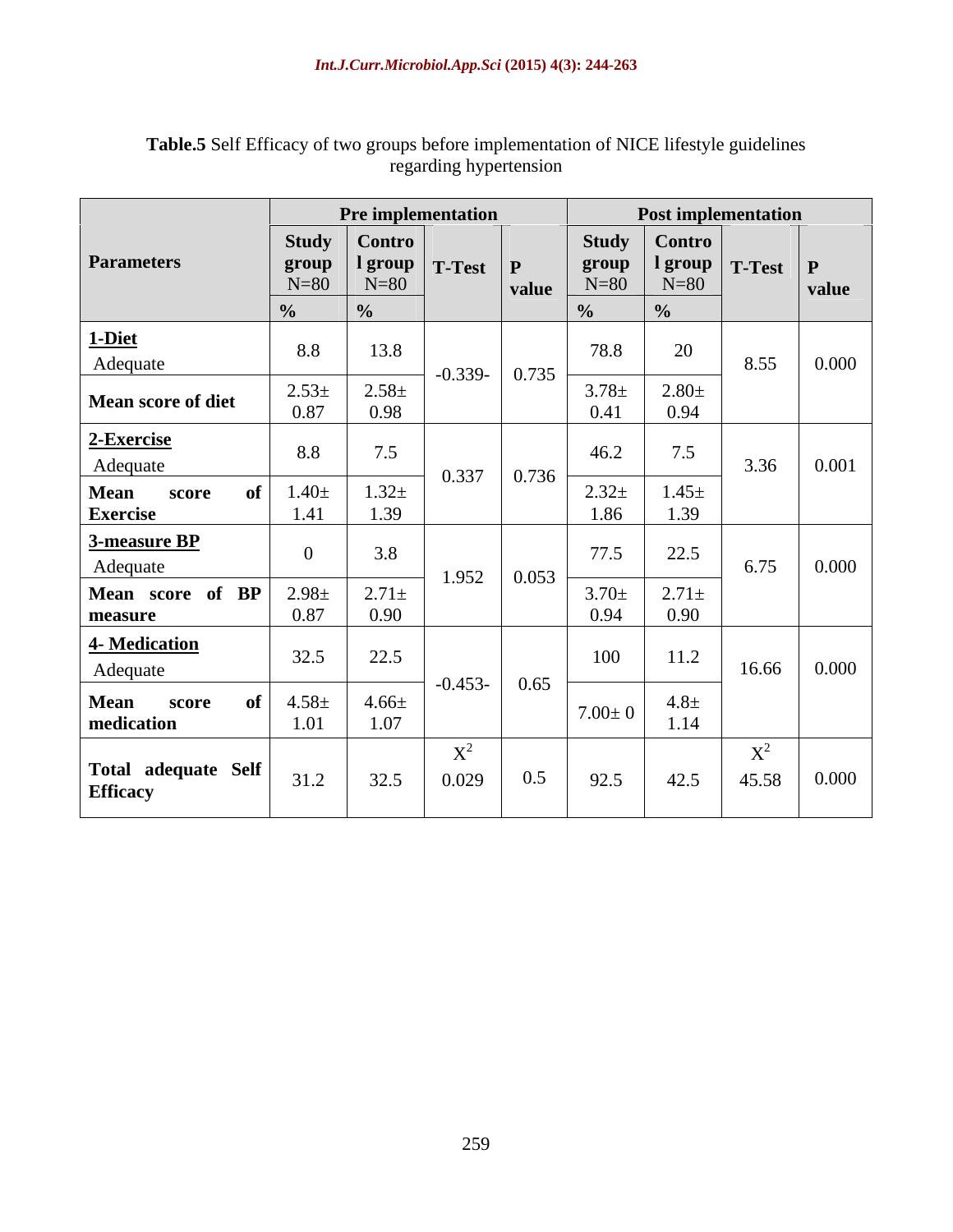| <b>Items</b>               |           | <b>Self Efficacy of study</b><br>$group(n=80)$ |             | <b>Self Efficacy of control</b><br>$group(n=80)$ |
|----------------------------|-----------|------------------------------------------------|-------------|--------------------------------------------------|
|                            |           | p- value                                       | $\mathbf R$ | p- value                                         |
| <b>Income</b>              | 0.288     | $0.009*$                                       | 0.106       | 0.348                                            |
| <b>History</b>             | $-0.323$  | $0.003*$                                       | $-0.147-$   | 0.194                                            |
| <b>Duration of disease</b> | $-0.343$  | $0.002*$                                       | 0.099       | 0.385                                            |
| <b>Working status</b>      | $-0.586$  | $0.000**$                                      | $-0.071-$   | 0.529                                            |
| Age                        | $-0.036-$ | 0.750                                          | 0.218       | 0.052                                            |
| <b>Education</b>           | 0.826     | $0.000**$                                      | 0.120       | 0.290                                            |
| <b>Marital status</b>      | $-0.391$  | $0.000**$                                      | $-0.053-$   | 0.640                                            |
| <b>Sex</b>                 | $-0.374$  | $0.001**$                                      | $-0.099-$   | 0.381                                            |
| <b>Total Knowledge</b>     | 0.699     | $0.000**$                                      | 0.681       | $0.000**$                                        |
| SCA of Diet                | 0.699     | $0.000**$                                      | 0.233       | $0.038*$                                         |
| SCA of Exercise            | 0.699     | $0.000**$                                      | 0.595       | $0.000**$                                        |
| SCA of smoking             | 0.515     | $0.000**$                                      | 0.310       | $0.005*$                                         |
| SCA of relaxation          | $-0.163-$ | 0.147                                          | 0.059       | 0.605                                            |
| SCA of self monitoring     | 0.106     | 0.348                                          | 0.267       | $0.017*$                                         |
| SCA of medication          | 0.478     | $0.000**$                                      | 0.054       | 0.635                                            |
| SCA of follow up           | 0.826     | $0.000**$                                      | 0.048       | 0.674                                            |
| <b>Total SCA</b>           | 0.853     | $0.000**$                                      | 0.135       | 0.234                                            |

**Table.6** Correlation between self efficacy of the study and control group regarding study variables variables **variables**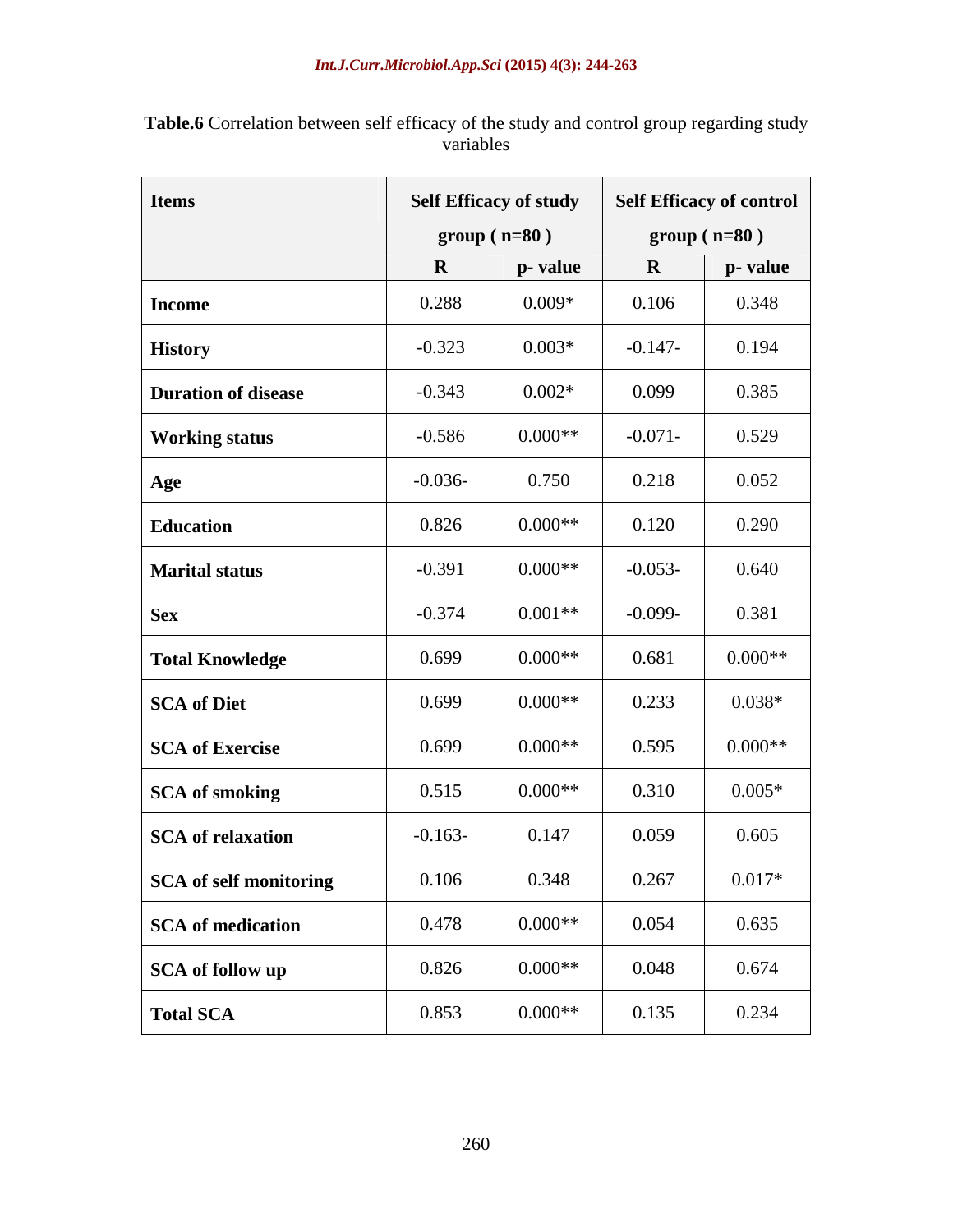- Alhalaiqa, F., Deane, K.H., Nawafleh, A.H., Clark, A., Gray, R. 2012. Adherence
- Al-Wehedy, A., Abd Elhameed, S.H., Abd  $Dis., 15(2): 191-205.$
- 
- Bani, I.A. 2011. Prevalence and related risk factors of Essential Hypertension in  $10:13$ .
- Bosworth, H.B., Olsen, M.K., Gentry, P., for blood pressure control: a patient-*Patient Edu. Couns.,* 57: 5–14. 129–138.
- Orr, M., Grubber, J., Svetkey, L.,
- **References** Breen, J. 2008. An introduction to causes, detection and management of hypertension. *Nurs. Stand.,* 23(14):  $42 - 46.$ 
	- therapy for medication non- Curtin, R., Walters, B., Schatell, D., Pennell, compliant patients with P., Wise, M., Klicko, K. 2008. Self hypertension. A randomised controlled trial. J Hum Hypertens, 26: 117 30. kidney disease. *Adv. Chronic Kidney* efficacy and self-management behaviors in patients with chronic *Dis.,* 15(2): 191–205.
- El-Hameed, D. 2014. Effect of Dawood, S. 2012. The relationship between lifestyle intervention program on controlling hypertension among knowledge and attitudes regarding older adults. *J. Educ. Pract.*, Vol.5, hypertension and their health related No.5, 2014.61-71 quality of life. Published Master Ambaw, A.D., Alemie, G.A., Yohannes, Thesis. Faculty of Nursing, S.M., Mengesha, Z.B. 2012. University of Alexandria. hypertensive older adults' Thesis. Faculty of Nursing,
	- Adherence to antihypertensive Dolor, R.J., Yancy, W.S., Owen, W.F., treatment and associated factors Matchar, D.B., Samsa, G.P., Pollak, among patients on follow up at K.I., Lin, P., Ard, J.D., Prempeh, M., University of Gondar Hospital, McGuire, H.L., Batch, B.C., Fan, Northwest Ethiopia. *BMC Public* W., Svetkey, L.P. 2009.<br> *Health*. 12: 282. doi:10.1186/1471- Hypertension improvement project *Health,* 12: 282. doi:10.1186/1471- Hypertension improvement project 2458-12-282. W., Svetkey, L.P. 2009. (HIP): study protocol and implementation challenges. *Trials,* 10: 13.
	- Jazan region, Saudi Arabia. Dusek, J.A., Hibberd, P.L., Buczynski, B., *Sudanese J. Public Health,* 6(2): 45 Chang, B.H., Dusek, K.C., Johnston, 50. J.M., Wohlhueter, A.L., Benson, H., Orr, M., Dudley, T., McCant, F., a management versus lifestyle Oddone. E.Z. 2005. Nurse modification on systolic Oddone, E.Z. 2005. Nurse administered telephone intervention tailored multifactorial intervention. *Altern. Complement. Med.,* 4(2): Zusman, R.M. 2008. Stress management versus lifestyle modification on systolic hypertension and medication elimination: a randomized trial. *J.*  129–138.
- Bosworth, H.B., Olsen, M.K., Neary, A., Elmer, P.J., Obarzanek, E., Vollmer, W.M., Adams, M., Oddone, E.Z. 2008. Young, D.R., Lin, P.H., Champagne, Take Control of Your Blood C., Harsha, D.W., Svetkey, L.P., Pressure (TCYB study: a Ard, J., Brantley, P.J., Proschan, multifactorial tailored behavioral and M.A., Erlinger, T.P., Appel, L.J. educational intervention for 2006. Effects of comprehensive achieving blood pressure control. Patient Edu. Couns., 70: 338–347. The weight, physical fitness, and blood Simons-Morton, D., Stevens, V.J., lifestyle modification on diet, pressure control: 18-month results of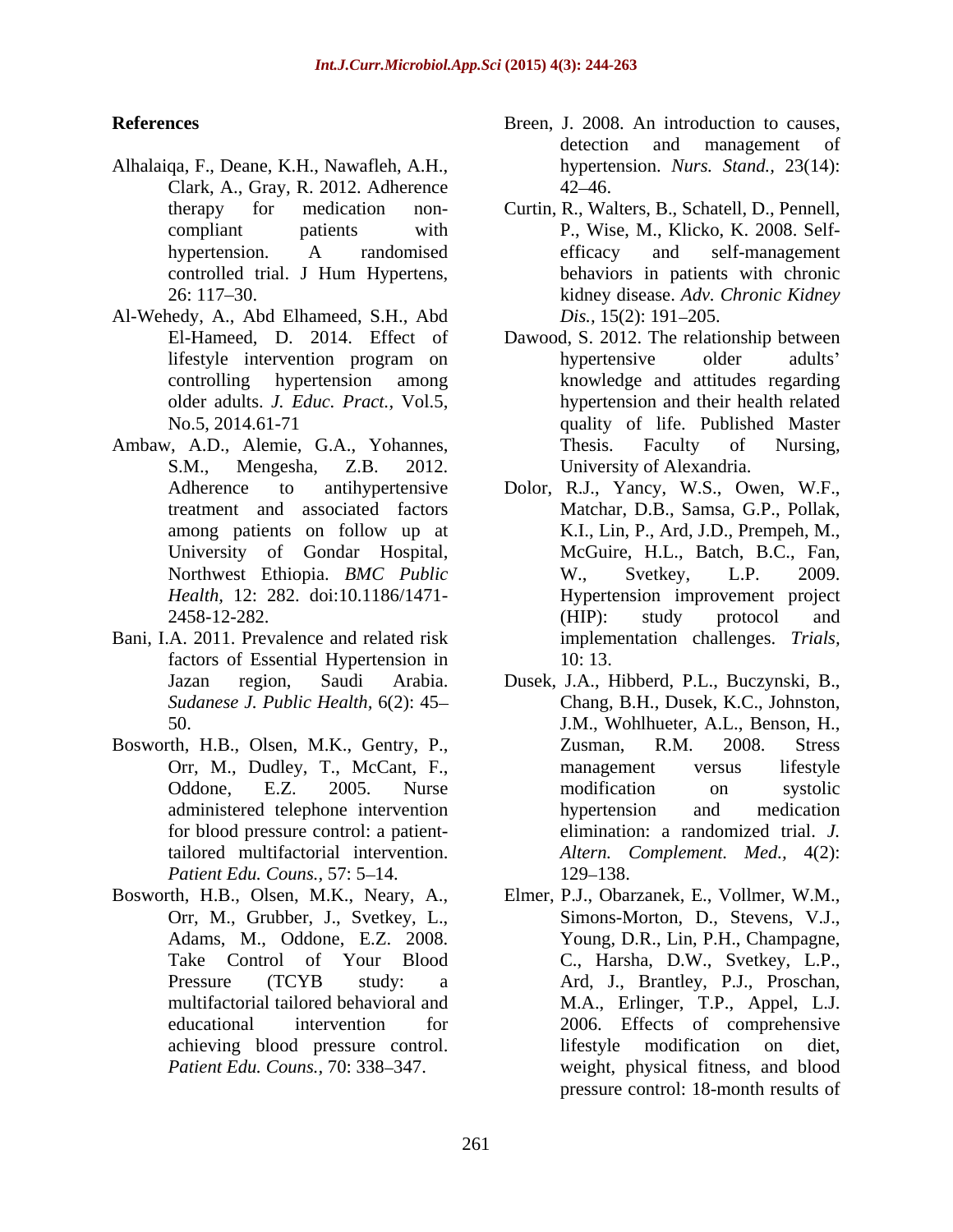- Flegal, K.M., Carroll, M.D., Ogden, C.L., trends in obesity among US adults, *Nurs. India*, 10(10): 4–6.
- Greiner, A.C., Knebel, E. (Eds.), 2003. quality. National Academy Press, Washington, D.C. Ethnicity Dis., 16: 286–91.
- to health promotion in hypertensive Pp. 1158–60.
- Hong, W.S. 2010. Evidence-based nursing review. *Asian Nurs. Res.,* 4(4): 227
- Hu, H., Li, G., Arao, T. 2013. Validation of <http://dx.doi.org/10.1155/2013/2989>
- 
- 
- Ikea, S.O., Aniebueb, P.N., Aniebuec, U.U.
- a randomized trial. *Ann. Intern.* Kanchana, G., Nagarathnamma, M. 2009. *Med.*, 144: 485–495. The settlem and the settlem and the settlem of structured teaching Curtin, L.R. 2010. Prevalence and cardiology outpatient department. Effect of structured teaching programme on patient attending *Nurs. India,* 10(10): 4–6.
- 1999 2008. *J. Am. Med. Assoc.,* Lambert, E.V., Steyn, K., Stender, S., 303: 235 241. Everage, N., Fourie, J.M., Hill, M. Institutes of Medicine. Health Hill-Bone compliance to high blood professions education: A bridge to pressure therapy scale in a South 2006. Cross-cultural validation of the African, Primary healthcare setting. *Ethnicity Dis.,* 16: 286–91.
- Guedes N.G., Moreira R.P., Cavalcante T.F., Lemone, P., Burke, K. 2008. Medical- Araujo T.L., Lopes M.V.O., surgical nursing: critical thinking in Ximenes L.B., andVieira N.F.C. client care (4th edn). Pearson 2012. Nursing interventions related Prentice Hall Company, New Jersey. Prentice Hall Company, New Jersey. Pp. 1158–60.
	- patients Acta Paul Enferm.25(1:151 Leon, K., El hadidy, A.,Tawfik, M., Gamal, 156. A., Zidan, A. 2014. Observational practice for health promotion in Irbesartan in essential hypertension adults with hypertension: a literature **Example 1.4 Comply**". *Egypt. Heart J.*, 66: study on patients' compliance with  $35 - 42.$
	- 245. Mandal, G.K. 2009. Physical activity, a Chinese version of the self-efficacy among hypertensive patients in for managing chronic disease 6-item scale in patients with hypertension in Nakornpathom Province, Thailand, primary care. Hindawi Publishing Master thesis. Faculty of Graduate Corporation ISRN Public Health. dietary habits and blood pressure Phutthamonthon District, Studies Mahidol University. 77 Pp.
- Vol. 2013, Article ID 298986, 6 Pp. Ogedegbe, G., Fernandez, S., Fournier, L., 86. de la Calle, F., Plumhoff, J., Sethi, Ibrahim, M.M. 2013: Problem of S., Choudhury, E., Teresi, J.A. 2013. hypertension in Egypt, *The Egyptian* The Counseling Older Adults to *Heart J.,* 65: 233–234. **Control Hypertension (COACH trial:** Ibrahim, M.M., Albertino, D. 2012. Design and methodology of a group- Hypertension in developing based lifestyle intervention for countries. *Lancet*, 380: 611–9. hypertensive minority older adults. Silver, S.A., Kong, J., Gallagher, S., S., Choudhury, E., Teresi, J.A. 2013. Control Hypertension (COACH trial: *Contemp. Clin. Trials., 35: 70-79.* 
	- 2010. Knowledge, perceptions and Onwukwe, S.C., Omole, O.B. 2012. Drug practices of lifestyle-modification therapy, lifestyle modification and measures among adult hypertensives blood pressure control in a primary in Nigeria. *Transact. Royal Soc.* care facility, south of Johannesburg, *Trop. Med. Hyg.,* 104: 55–60. South Africa: an audit of South Africa: an audit of